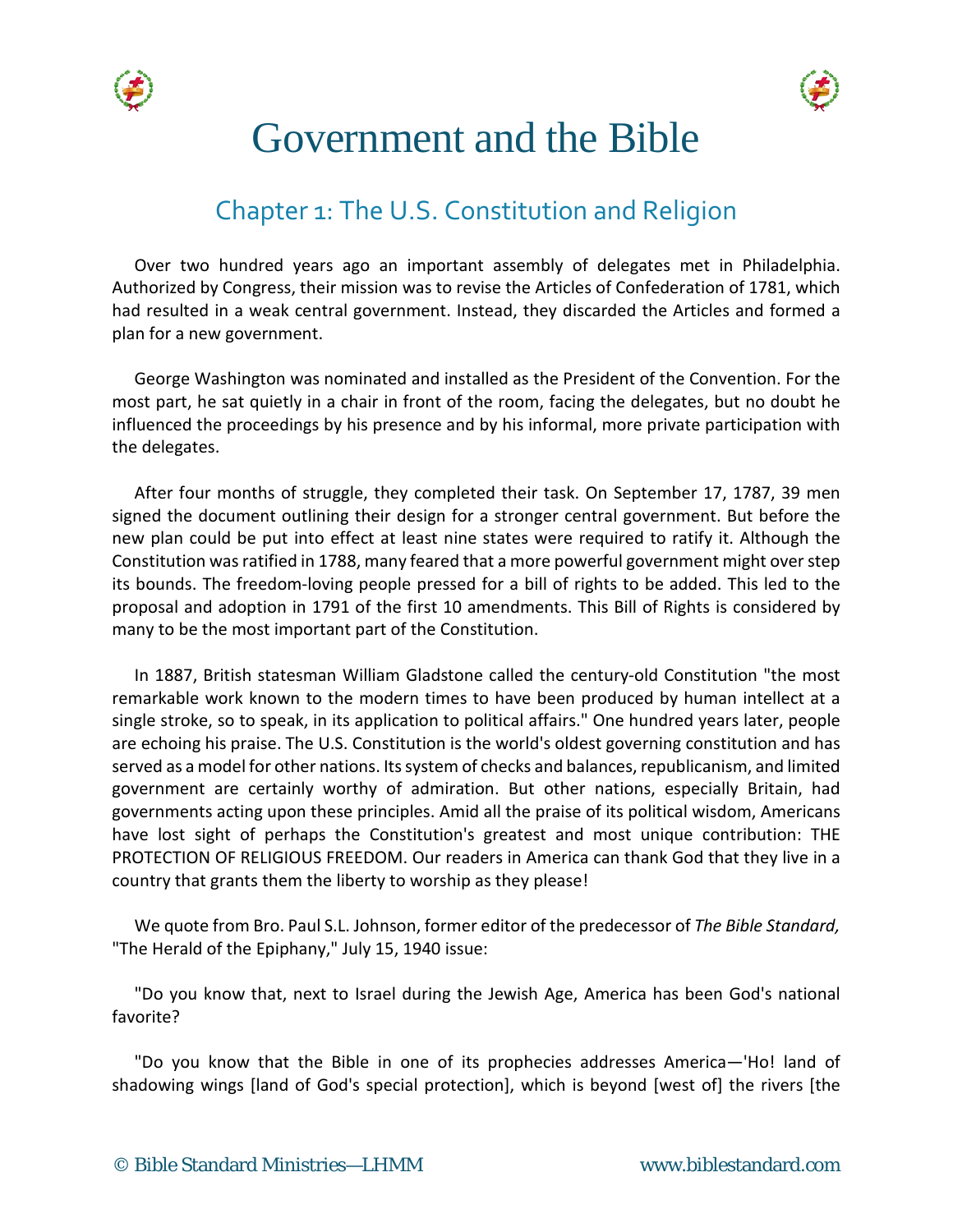Nile's mouths] of Ethiopia [Improved Version; also ASV]'—in language that indicates its being a special object of Divine care (Is. 18: 1)?

"Do you know that America's history demonstrates that of all modern nations, it has been the one most favored by God in material, social, international, civil, political and religious aspects?

"Do you know that the special favor of God upon America has been due to the fact that America's principles of human liberty in harmony with the law, and of human equality before the law, believed in and acted out by Americans generally as the fundamental principles of Democracy, more nearly than the principles underlying any other form of government express God's highest ideal of the principles that should underlie government, as can be clearly seen in God's making these principles the expression of Israel's government between man and man under the Mosaic law, and as was exemplified in Israel's history until, rejecting God's highest ideal of government for them, they insistently demanded from, and were reluctantly given by, God a monarchy?

"Do you know that America, apart from the government in Israel before the Israelitish monarchy, has had the most noble, righteous, beneficent and glorious government ever instituted—a government of the people, for the people and by the people?

"Do you know that it was because America lived truer to these ideals than any other modern nation, that God made her His special ward among the modern nations, and that this accounts for His giving her independence from Britain, His freeing her from the destruction of the Napoleonic wars … His bringing her safely as a nation, made wholly free, out of the trying experiences of the Civil War, His making her a beacon light to the nations, a refuge to the oppressed, a helper to the helpless, a cornucopia to the industrious, and the headquarters and the main field of activity for the greatest religious work ever carried on in this earth since the days of Christ (Is. 18: 1-7)?

"Do you know that among these ideals are those expressed in the Bill of Rights embodied in the U.S. Constitution, and that not the least of these ideals is the Constitutional provision guaranteeing the separation of state and church … ?"

#### *THE CONSTITUTION*

Considerable research has been required to provide the following information for our readers and we wish to thank those who cooperated in this effort. We trust that both our U.S. and foreign readers will be interested in the important subject of various governments, and especially the government of the coming Kingdom. We therefore feel it profitable to devote considerable space to it. Also, we desire to praise God for His providence in this matter. We pray that God will bless this presentation to our readers.

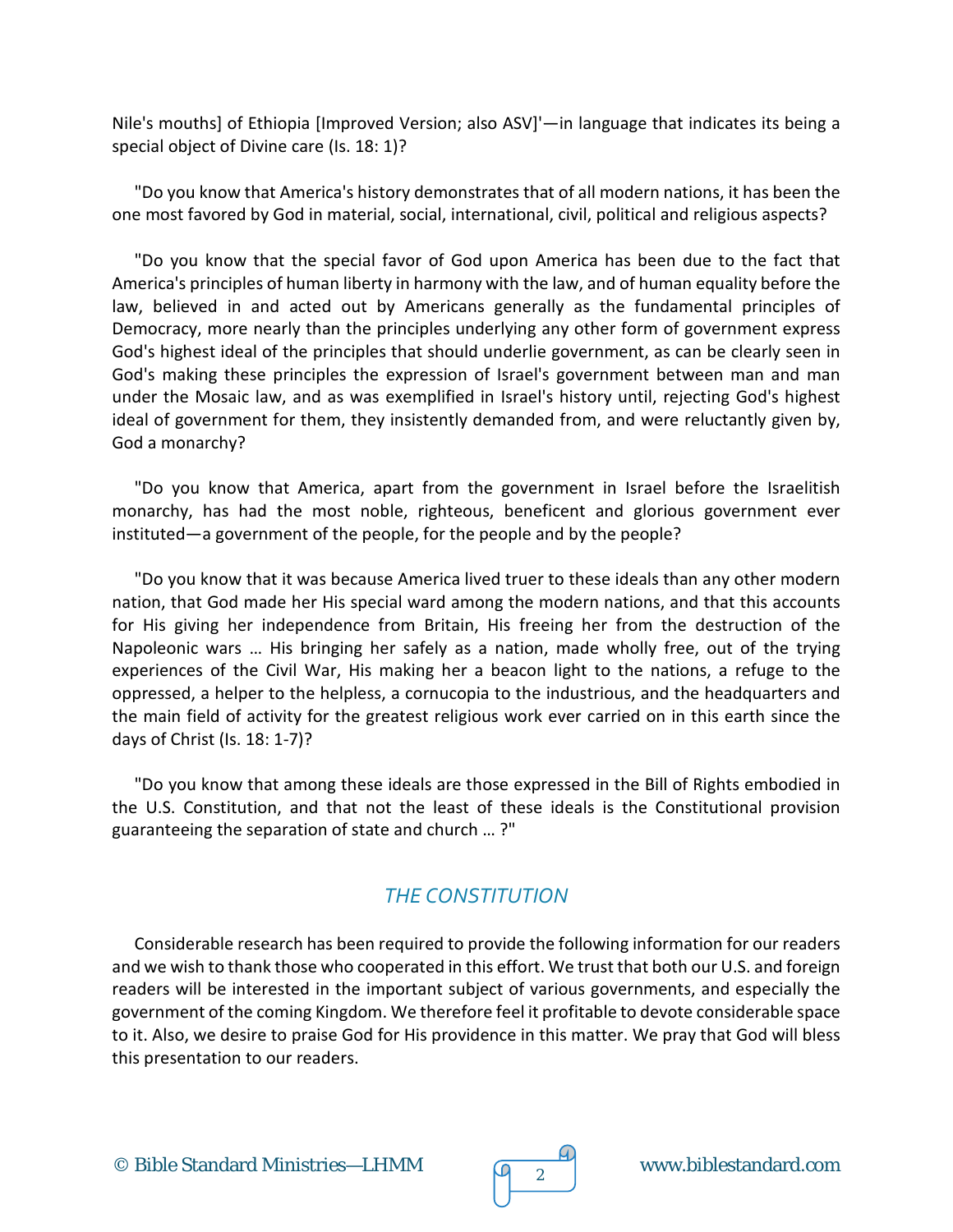We begin with some comments on the safeguarding of religious freedom in the Constitution (and its Bill of Rights), followed by a discussion on its background and development, and its unusual character, in that God's hand was unquestionably involved in its preparation (Rom. 13: 1). We will continue with thoughts on Adam's dominion, various governments of Israel, church governments in the Apostles' day, the influence of the Bible for good government, and the previous attempts at good government. We will close the discussion with comments on the perfect Millennial Kingdom, for which we pray (Matt. 6: 10).

Two provisions therein safeguard religious freedom. The first provision, in Article 6, paragraph 3, states that "no religious test shall ever be required as a qualification to any office of public trust under the United States." Although the wisdom of this law is taken for granted today, it was not favored or practiced by all the states at the time. In fact, 11 American colonies had required the Protestant faith of its public officials. But after 1776 many states had abolished the test. Yet some states feared that Catholics, Jews, or infidels might be elected. A North Carolina delegate even feared that the Pope could become the President of the United States. On the whole, ministers supported the Constitution in its ban on religious tests. For example, Isaac Backus said: "In reason and in the Holy Scripture, religion is ever a matter between God and the individual; the imposing of religious tests hath been the greatest engine of tyranny in the world."

On the other hand, other states did not think the prohibition of a religious test went far enough; at least five states proposed an amendment more clearly to protect religious freedom. This led to the making of the First Amendment, which states that "Congress shall make no law respecting an establishment of religion, or prohibiting the free exercise thereof." This became the second provision safeguarding religious freedom.

The world had had little experience with the separation of church and state. The early Christian church was indeed separate from the state. They were a persecuted minority because they refused to worship the emperor. This began to change with the conversion of Constantine. Christianity later became the official state religion of the Roman Empire. The emperor, the selfproclaimed religious leader of the empire, assumed the right to call church councils to decide doctrine. The state used force to convert the unwilling heathen and to punish heretics.

The ambition of the papacy created a power struggle between the church and state for supremacy. The pope gained in power, appointing and dethroning kings. The ecclesiastical power reached its height with Pope Innocent III in the 13th century. The papacy was clearly supreme over the state by the late Middle Ages. This was the age of religious intolerance, the Inquisition, the Crusades.

The Protestant Reformation weakened the Catholic Church's control over the state. But the union of church and state was continued by merely substituting a Protestant church for the Catholic church. Religious persecution continued. Protestants fought Catholics over state control in The Thirty Years War (1618-1648). Ironically, those who had come to America to escape religious persecution were just as ready to persecute those who did not agree with them. The

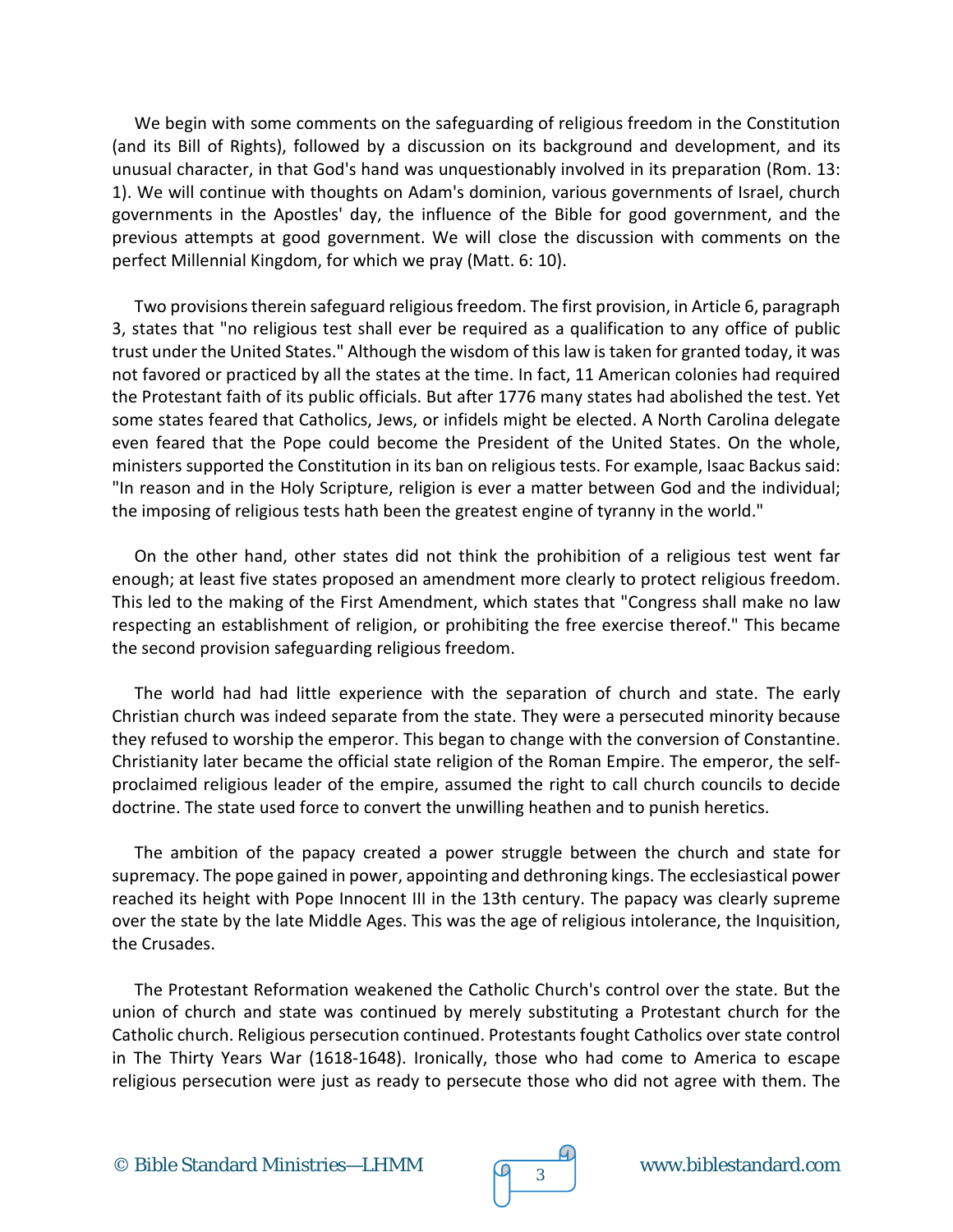Puritans in New England banned Quakers on the threat of death. The Quakers of Pennsylvania by law required church attendance on Sunday. Nine of the colonies each had an established church.

But gradually the spirit of tolerance developed. "The pioneer of religious liberty in America," Roger Williams, was exiled from the Massachusetts Bay Colony because of his espousal of freedom of conscience. He went on to found Rhode Island, which became a haven for those seeking religious liberty. In England, the Act of Toleration in 1689 ended decades of political and religious strife, although the state continued to support the Church of England. After 1776, most of the former colonies moved toward disestablishing their churches. A number of Protestant groups, especially the Baptists, argued for the complete separation of church and state. Also, the large number of unchurched did not favor the state support of any church.

Two Founding Fathers stand out as advocates of religious liberty: Thomas Jefferson and James Madison. The two men were chiefly responsible for establishing religious freedom in Virginia. In fact, Jefferson thought so highly of the achievement that he requested to be put on his tombstone the words: "Author of the Declaration of American Independence, of the Statute of Virginia for Religious Freedom, and Father of the University of Virginia." He was a firm advocate of the separation of church and state. In fact, the phrase "wall of separation between the church and state" is derived, not from the Constitution, but from a letter Jefferson wrote to a Baptist association in 1802.

Perhaps the most energetic supporter of religious freedom was James Madison. When only 25, he proposed in 1776 an amendment to the Virginia constitution granting religious freedom, which was defeated. A few years later he fought hard for the passing of Jefferson's bill and this time religious freedom was won. Madison was the main force behind the passage in the House of Representatives of the Bill of Rights, which contained the First Amendment on religious freedom. Years later, in 1822, when the effects of religious liberty were visible, Madison wrote:

"It was the belief of all sects at one time that the establishment of religion by law was right and necessary; that the true religion ought to be established in exclusion of every other; and that the only question to be decided was, which was the true religion. The example of Holland proved that a toleration of sects dissenting from the established sect was safe, and even useful. The example of the colonies, now States, which rejected religious establishments altogether, proved that all sects might be safely and advantageously put on a footing of equal and entire freedom. … It is impossible to deny that in Virginia religion prevails with more zeal and a more exemplary priesthood than it ever did when established and patronized by public authority. We are teaching the world the great truth that governments do better without kings and nobles than with them. The merit will be doubled by the other lesson: that religion flourishes in greater purity without than with the aid of government."

And many nations have learned the lesson and have reduced their direct involvement with their churches. With the Universal Declaration of Human Rights in 1948, religious tolerance became international law.



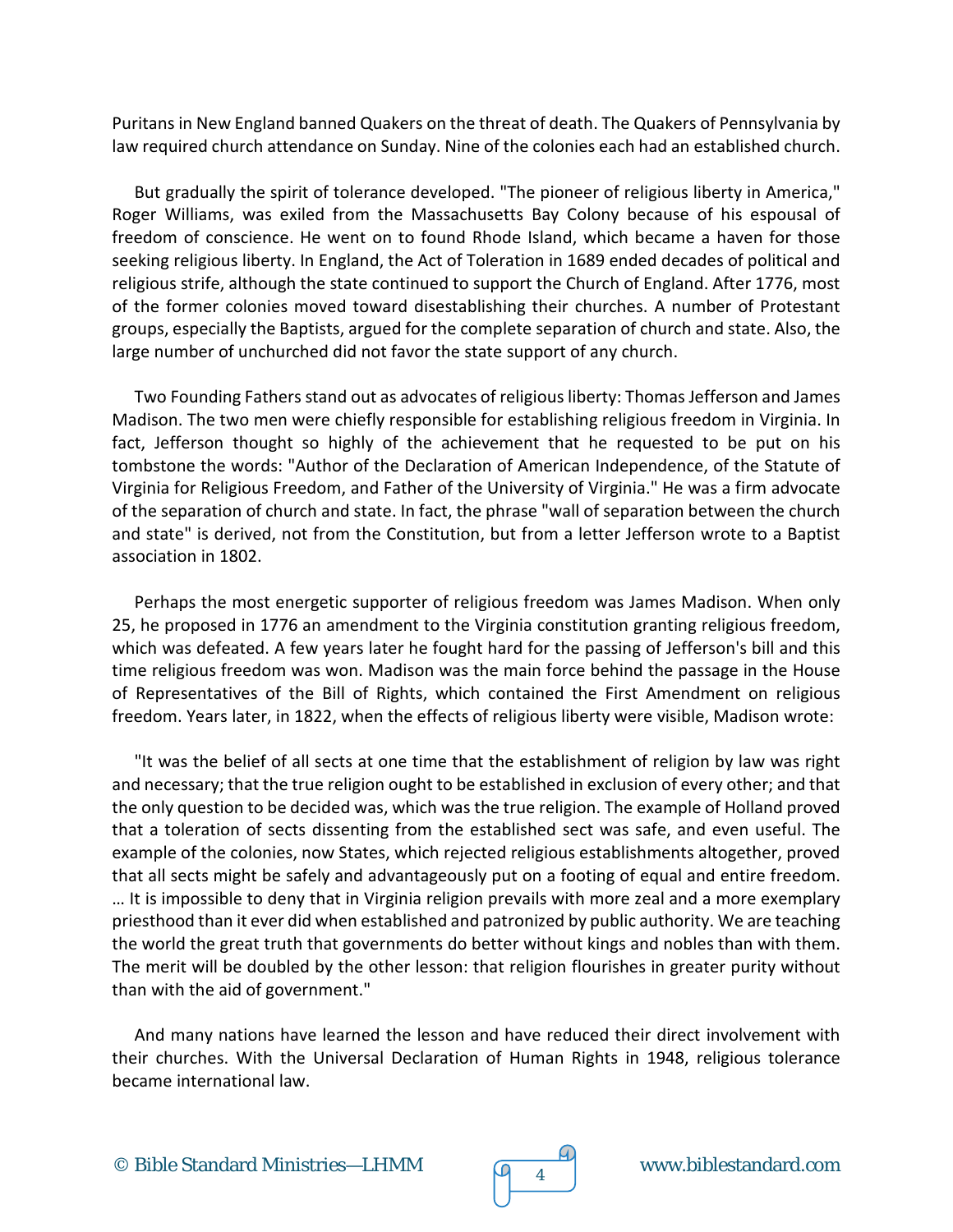#### *CONSTITUTION HAS NO REFERENCE TO GOD*

The Constitution contains no reference to God, thus breaking tradition with previous American political documents. The first constitution of America, The Mayflower Compact, began with the words "In the name of God, Amen." Most colonial charters and state constitutions expressed allegiance to the Christian religion and required religious tests for public officials. The Declaration of Independence refers to "the Supreme Judge of the world," "God," "Creator," and concludes with the words, "with a firm reliance on the protection of Divine providence."

The Articles of Confederation states that "it pleased the great Governor of the world to incline the hearts of the legislatures we severally represent in Congress to approve of, and to authorize us to ratify, the said articles of confederation and perpetual union." Thus Christians were surprised to discover that the newly written Constitution failed to acknowledge God.

According to one story, perhaps apocryphal, a minister met Alexander Hamilton on the streets of Philadelphia shortly after the Constitutional Convention ended. He said, "Mr. Hamilton, we are greatly grieved that the Constitution has no recognition of God or the Christian religion." Hamilton replied, "I declare, we forgot it!" George Washington, in answering a group of ministers who regretted this omission of religion, wrote that "this important object is more properly committed to the guidance of the ministers of the gospel." The omission has prompted proposals for a "Christian Amendment," including a proposal supported by John Anderson, later a candidate for President.

Not only did the delegates believe in the existence of God, many held that religion and morality were indispensable to a successful government. The Constitution of the Confederacy invoked "the favor and guidance of Almighty God," but in the words of church historian Philip Schaff, "the name of God did not make it more pious or justifiable."

With perhaps one exception, religion did not enter the discussions at the Constitutional Convention of 1787. After weeks of heated debate had caused some to despair of reaching a solution, Benjamin Franklin eloquently addressed the delegates:

"I have lived, Sir, a long time, and the longer I lived, the more convincing proofs I see of this truth—that God governs in the affairs of men. And if a sparrow cannot fall to the ground without his notice, is it possible that an empire can rise without his aid?" He noted that while the Congress in 1776 had opened each session with prayer, they had neglected to do so. Therefore Franklin moved that they call in clergymen to open each day with prayer. Some Christian writers have marked this motion as the spiritual turning point of the Convention, after which the Convention began with prayer. However, the truth is different, for after some discussion, the session adjourned without the motion ever coming to a vote. A story, again about Alexander Hamilton, has it that he opposed prayer because the convention did not need "foreign aid." Franklin recorded that "the Convention, except for three or four persons, thought prayers unnecessary."

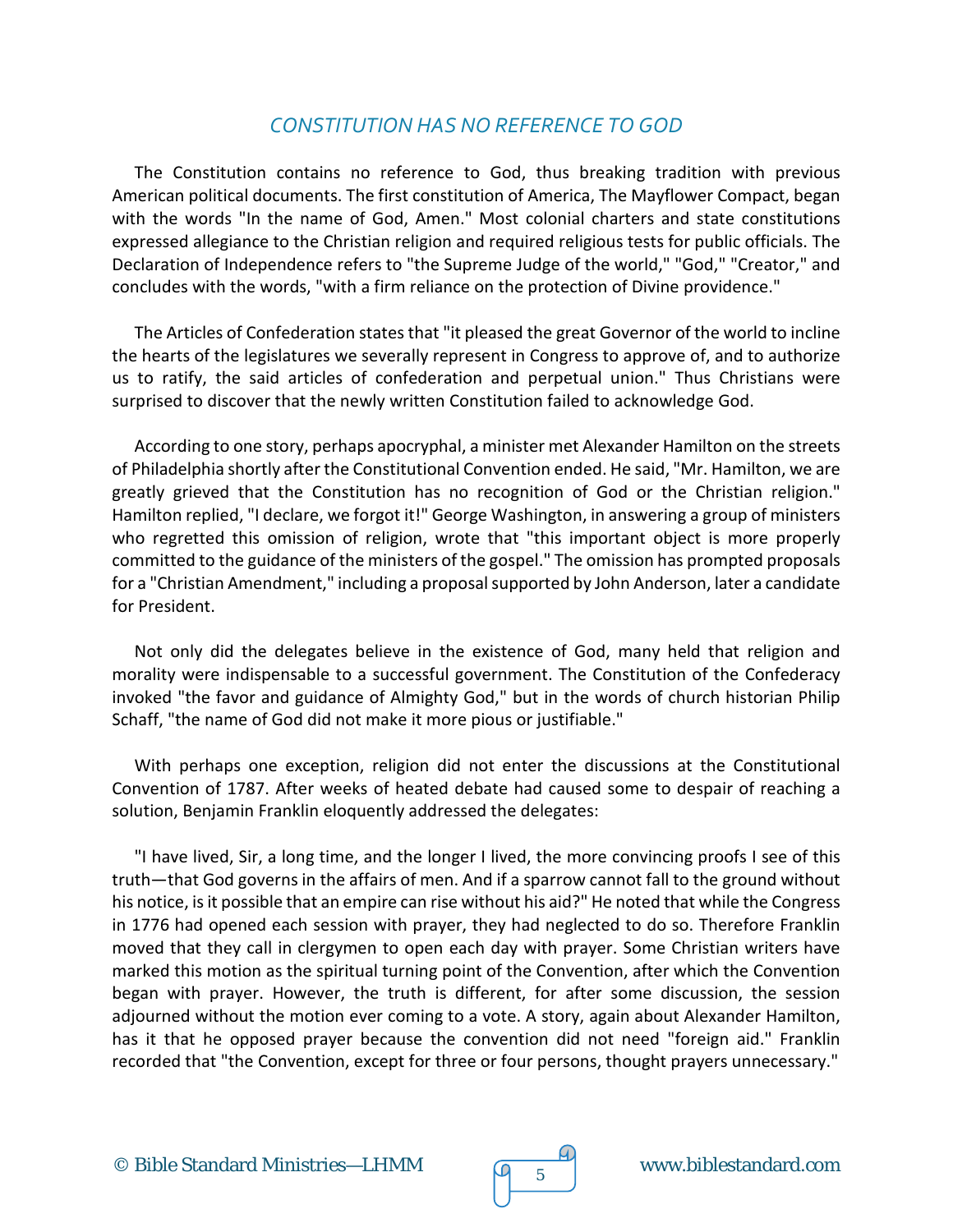Unlike the Revolutionary clergy, the delegates did not quote the Bible to buttress their arguments. Instead they appealed to contemporary political thinkers and ancient Greek and Roman philosophers. This practice was continued in The Federalist Papers, the series of articles defending the Constitution.

Nevertheless, delegates believed that God was directing the events of the new nation. After the Constitution was ratified, Benjamin Franklin said:

"I am not to be understood to infer that our General Convention was divinely inspired when it formed the new Federal Constitution; yet I must own that I have so much faith in the general government of the world by Providence, that I can hardly conceive a transaction of so much importance to the welfare of millions now in existence, and to exist in the posterity of a great nation, should be suffered to pass without being in some degree influenced, guided, and governed by that omnipotent and beneficent Ruler in whom all inferior spirits live, and move, and have their being."

George Washington in a letter to the Governor of Connecticut wrote: "We may with a kind of pious and grateful exultation trace the finger of Providence through those dark and mysterious events which first induced the States to appoint a general convention, and then led them one after another, by such steps as were best calculated to effect the object, into an adoption of the system recommended by the general convention, thereby, in all human probability, laying a lasting foundation for tranquillity and happiness, when we had too much reason to fear that confusion and misery were coming upon us."

Although reference to God is absent from the Constitution, and negligible in notes from the Convention, by insuring religious liberty the Constitution has done more for religion than official words of religious allegiance ever could have produced.

#### *RELIGION AND THE FOUNDING FATHERS*

American historians have differed over the private religion of the founding fathers. Some, in comparing them to Moses and Jesus Christ, have idolized them as Christian saints. Others have regarded them as freethinkers, precursors of modern-day humanists.

The Founding Fathers lived during "The Age of Reason." According to Immanuel Kant, the leading German philosopher of the 18th century, man should use his own reason without relying on the authority of the creeds, the Bible, or the state. This movement of "The Enlightenment" created a tension between reason and religion. Some, like the French thinker Voltaire, rejected religion as incompatible with reason. Others tried to find a meeting ground between reason and religion: for example, John Locke in his book, *The Reasonableness of Christianity.*

One popular compromise between traditional Christianity and rationalism among the educated was Deism. (For an extensive discussion and refutation of Deism, please see Epiphany

© Bible Standard Ministries—LHMM www.biblestandard.com <sup>6</sup>

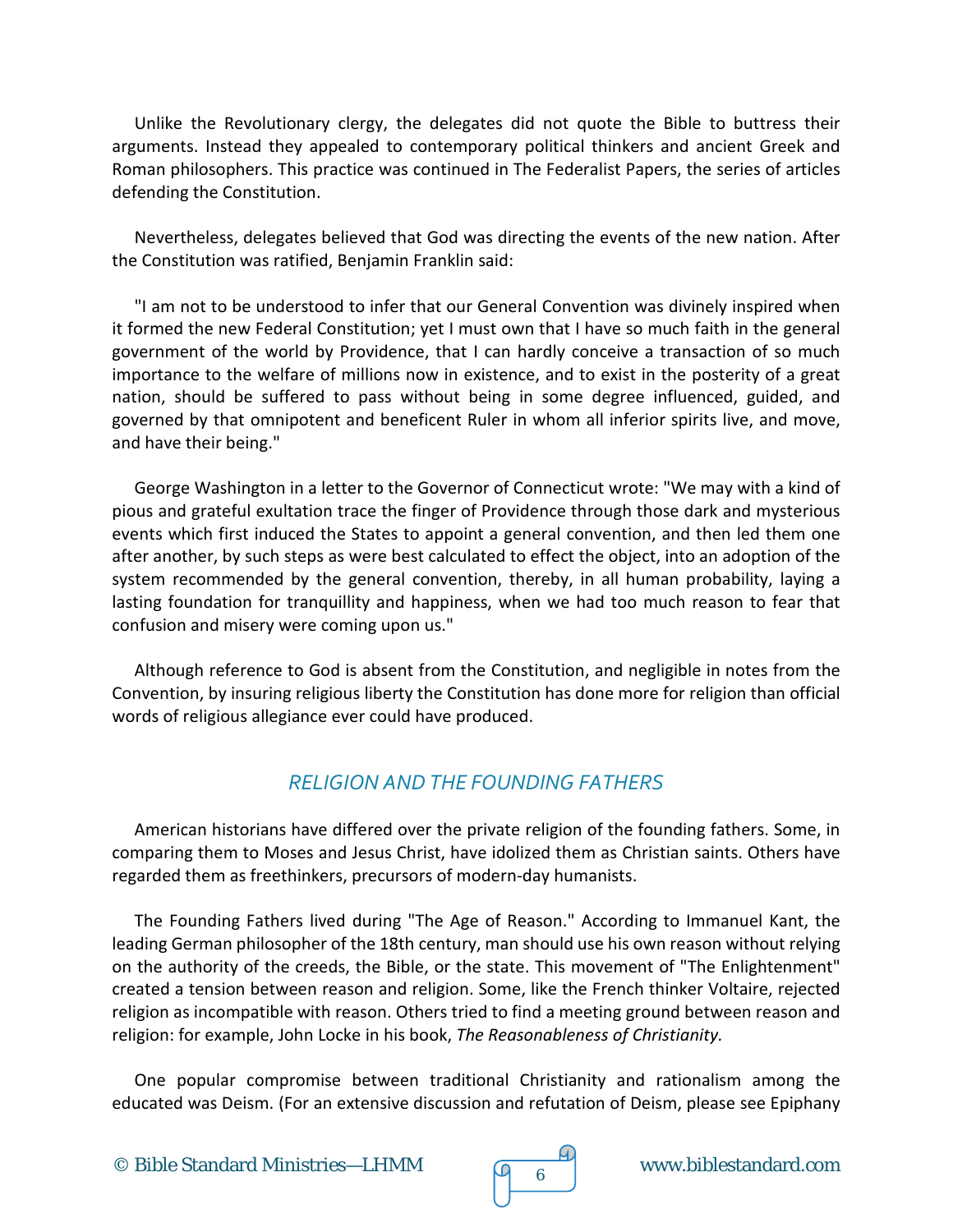Vol. 1, *God,* pages 416-454.) Beginning in England in the 17th century, Deism spread to America in the second half of the 18th century.

Deism summed up religion in three articles of faith: God, virtue, and immortality. It denied the inspiration of the Bible, miracles, the Trinity, and the atonement. Its emphasis on individual reason caused a broad spectrum of beliefs. The Founding Fathers were influenced by the movement of Deism. Many were reluctant to express their religious convictions in public, which makes it difficult now to gain a clear picture.

Religion had lost much of its potency since the Puritans first settled in America. According to church historian Martin Marty, "Very few Americans belonged to, attended, or supported religious organizations in the 1770s through the 1790s." Today, the U.S. has a larger percentage of churchgoers than at the time the Constitution was written. The Founding Fathers valued religion because of its usefulness to society.

"The Father of the Constitution," James Madison, kept extensive notes of the Convention and drafted much of the Constitution. One Madisonian historian describes him as "probably America's most theologically knowledgeable President." Of the important Founding Fathers he had the most formal education. To gain admittance to the College of New Jersey (later Princeton), he translated the Gospels from Greek to Latin. There he later studied theology under Presbyterian clergyman John Whitherspoon, a signer of the Declaration of Independence. Madison no doubt was taught the fallen nature of man, and the need to restrain the degree of power. We have already seen Madison's contribution to religious freedom in America. However, his silence on his personal beliefs has led scholars to speculate that he too adhered to Deism.

One of the more outspoken Fathers, Benjamin Franklin wrote in his autobiography: "But I was scarce fifteen, when … I began to doubt Revelation itself … I soon became a thorough Deist." "I had been religiously educated as a Presbyterian; and though some of the dogmas of that persuasion, such as *the eternal decrees of God, election, reprobation, etc.,* appeared to me unintelligible, others doubtful, and I early absented myself from the public assemblies of the sect, Sunday being my studying day, I never was without some religious principles."

In his autobiography, Franklin described his system of daily self-examination, choosing each week a certain virtue and noting each day's progress. Although a friend of the evangelist George Whitefield, Franklin could not be persuaded by him toward conversion. At the age of 84, Franklin wrote to a minister:

"You desire to know something of my religion; it is the first time I have been questioned upon it. Here is my creed: I believe in one God, creator of the universe; that he governs it by his Providence; that he ought to be worshipped; that the most acceptable service we render to him, is doing good to his other children. As to Jesus of Nazareth, I think his system of morals, as he left them to us, the best the world ever saw, or is likely to see; but I apprehend it has received various corrupting changes, and I have, with most of the present dissenters in England, some doubts as to his divinity."

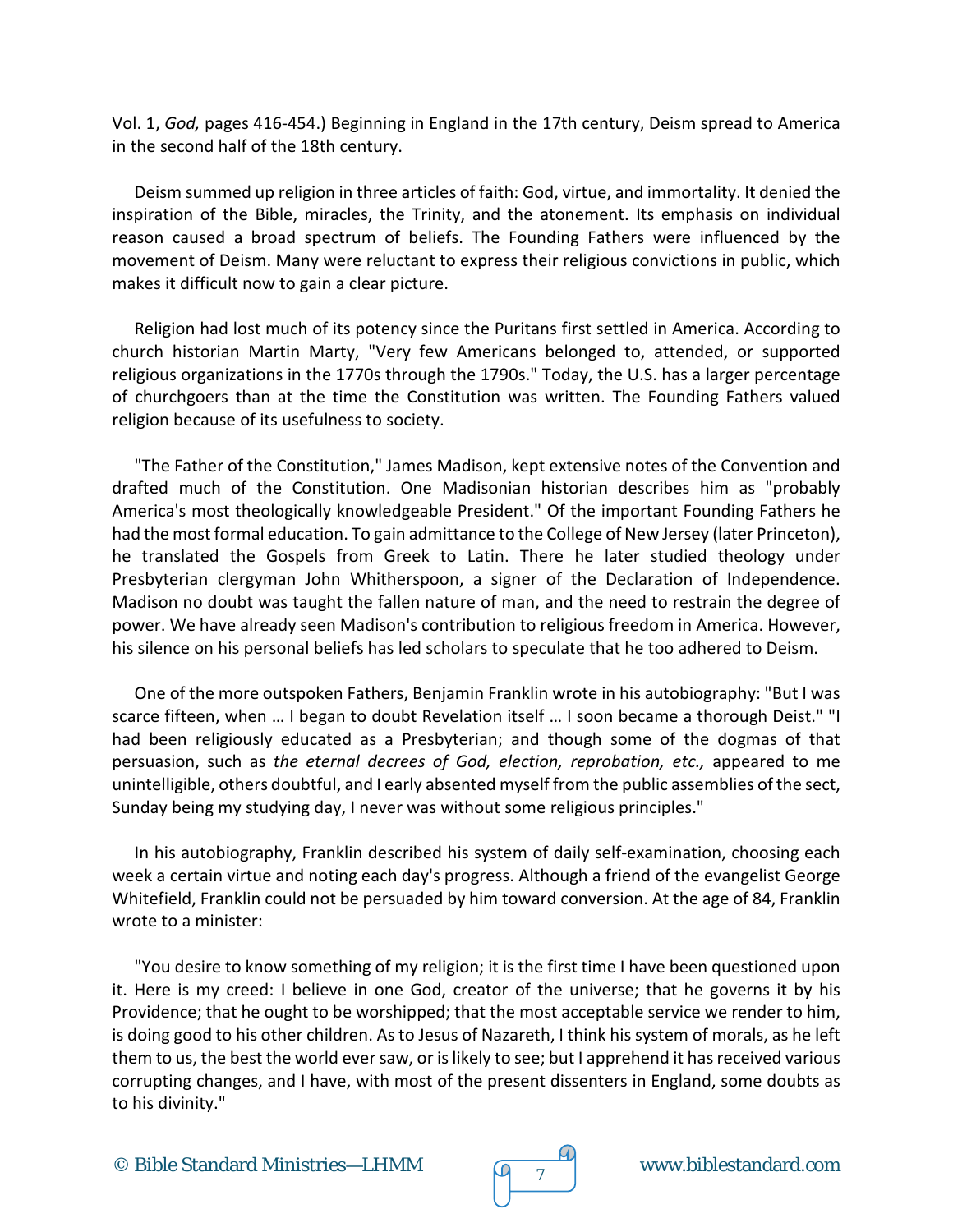Some scholars have asserted that most Founding Fathers belonged to Freemasonry. Most of the Continental Congress were Masons, as were 52 of the 56 signers of the Declaration of Independence. Masonry did not officially condemn or support Christianity, but did consider it a Divine revelation. Due to Masonry's use of secrecy and symbolism, its history and practices are shrouded in mystery. Its fundamental beliefs include a Divine Creator, morality to one's fellowmen and country, and humanistic and Deistic principles. The most famous Founding Father who adhered to Masonry was none other than the Father of His Country and President of the Convention, George Washington. It is reported that he participated in a Masonic parade in Philadelphia in full Masonic uniform.

Two important Founding Fathers did not attend the Constitutional Convention: John Adams, ambassador to England; and Thomas Jefferson, ambassador to France. But they both played a role in the making of the Constitution. Adams had written a book published that year entitled *A Defense of the Constitution of the United States.* This book was read by many of the delegates. Later the second President of the U.S., Adams at first studied for the ministry, but after exposure to the ideas of Deism, he decided on law. Yet throughout his life he was intensely interested in theological writings. He writes: "Before I was twelve years of age, I necessarily became a reader of polemical writings of religion, as well as politics, and for more than seventy years I have indulged myself in that kind of reading … I have endeavored to obtain as much information as I could of all the religions which have ever existed in the world." In his later years Adams corresponded with Thomas Jefferson. These letters reveal the possession of a wide theological knowledge that would surpass that of most Christians today. Adams wrote to Jefferson:

"I have more to say on religion. For more than sixty years I have been attentive to this great subject. Controversies between Calvinists and Arminians, Trinitarians and Unitarians, Deists and Christians, and Atheists, have all attracted my attention."

Adams very much admired the Unitarian Joseph Priestley, and wrote: "Statesmen may plan and speculate for Liberty, but it is Religion and Morality alone which can establish the principles upon which Freedom can securely stand. A patriot must be a religious man."

When Jefferson, in Paris, heard who would attend the Convention, he referred to them as "demigods." When he first saw the draft of the Constitution he regretted that it did not contain a law protecting religious freedom. He was influential in formulating the Bill of Rights. Jefferson later became the nation's third President. Perhaps of all the Founding Fathers, he is best known for his Deism. His views earned him the descriptions, "infidel," "anti-Christian," and "Virginia Voltaire." Although a professing Christian, he avoided official ties to any denomination, believing that creeds are "the bane and ruin of the Christian church." He denied the Trinity, and predicted that the Unitarian Church would soon become the majority religion of the United States. In Jefferson's view, the essence of religion was not doctrine but ethics. He believed Jesus to be a great moralist, but could not accept His other teachings. He created his own version of the New Testament "to pick out the diamonds from the dunghills," omitting references to the virgin birth, miracles, and the resurrection.

© Bible Standard Ministries—LHMM  $\sqrt{9}8$  www.biblestandard.com

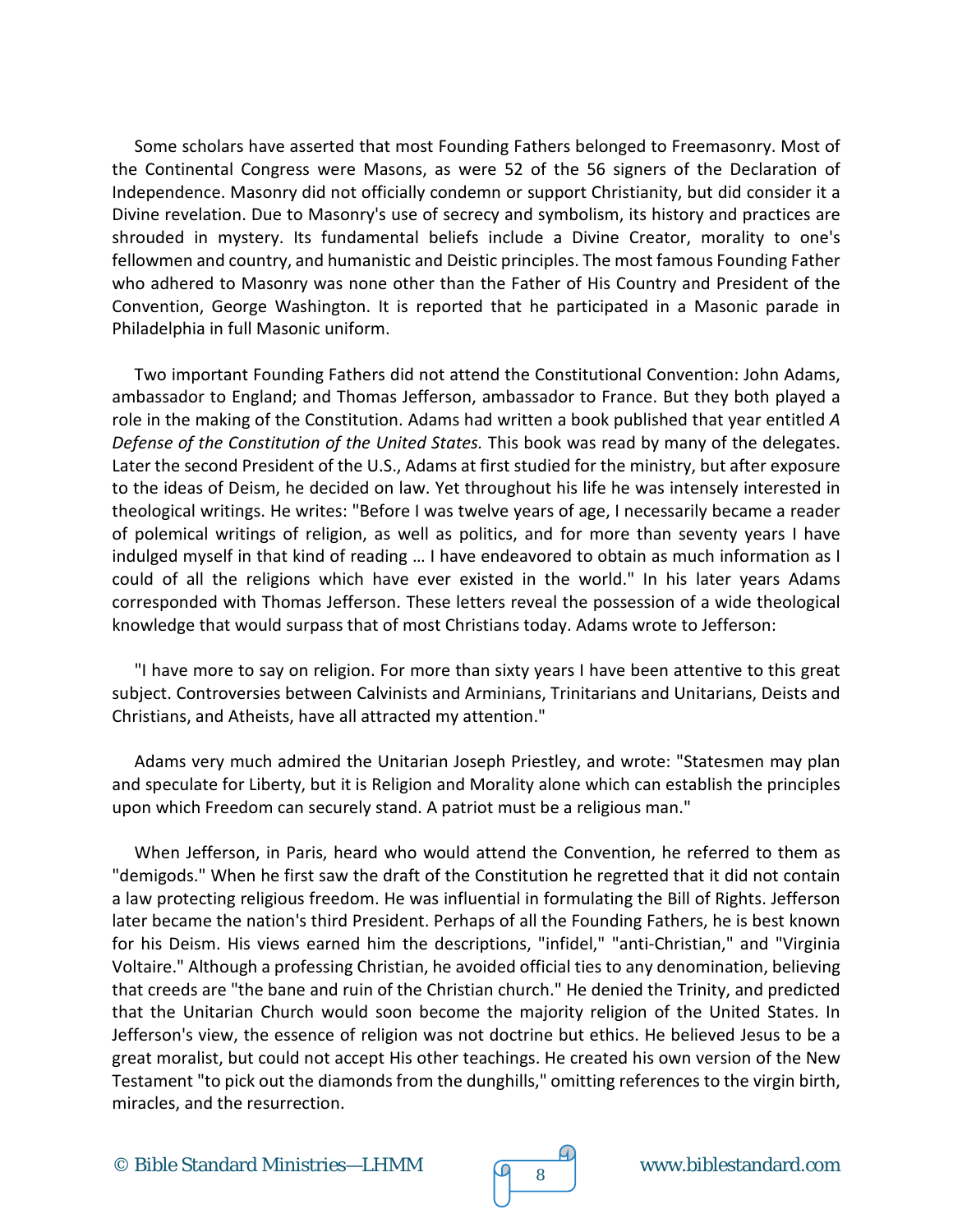But not all of the Founding Fathers were Deists. Some were conservative Bible-believing Christians. A prominent example is John Jay. With Hamilton and Madison, Jay was one of the authors of the Federalist Papers, which supported ratification of the Constitution. Afterwards he was influential in the ratification of the Constitution in the crucial state of New York. Washington appointed him the first Chief Justice of the Supreme Court.

Jay was an active church member throughout his life. A student of the Bible, he was interested in the modern fulfilment of Bible prophecy. He opposed the teachings of infidels such as Thomas Paine. Later in life he became an early president of the American Bible Society. In his annual addresses to the Society he revealed his strong Christian faith. He believed in the Divine origin of the Bible, and that man was created perfect, but fell from grace. Believing that Christ is the Savior of the world, and that He commissioned His disciples to preach the gospel to every nation, Jay encouraged the wide distribution of the Bible throughout the world. Although he disagreed with the Deism of other Founding Fathers, he shared their dedication to religious freedom.

Later periods have seen the Founding Fathers through different lenses. The religious 19th century remembered their remaining Christian faith; the secular 20th century remembers their unbelief. Today, some politically active conservative Christians portray them as orthodox Christians. But if the Founding Fathers were alive today, they probably would not feel comfortable in the pews of right-wing fundamentalism—their reason could not accept its creeds. However, they would likely be displeased with modern society and its materialism, moral laxity, and public apathy. The Age of Reason was no Golden Age, and neither is the age in which we live.

The Constitution had its weaknesses. The original document failed to abolish slavery and it lacked a bill of rights. These weaknesses have been corrected by amendments. But changing conditions have created new questions: Should the electoral college be abolished? Should the length of the term of office be changed? These and other questions have led to calls for a modernday Constitutional Convention. It is unlikely that statesmen of the caliber of those delegates of 1787 could be found today.

And, no matter how intelligent and well-intentioned men may be, they cannot produce a perfect form of government. What the world needs is a perfect Lawgiver. In the next issue we will describe the coming world order as depicted in the Bible.

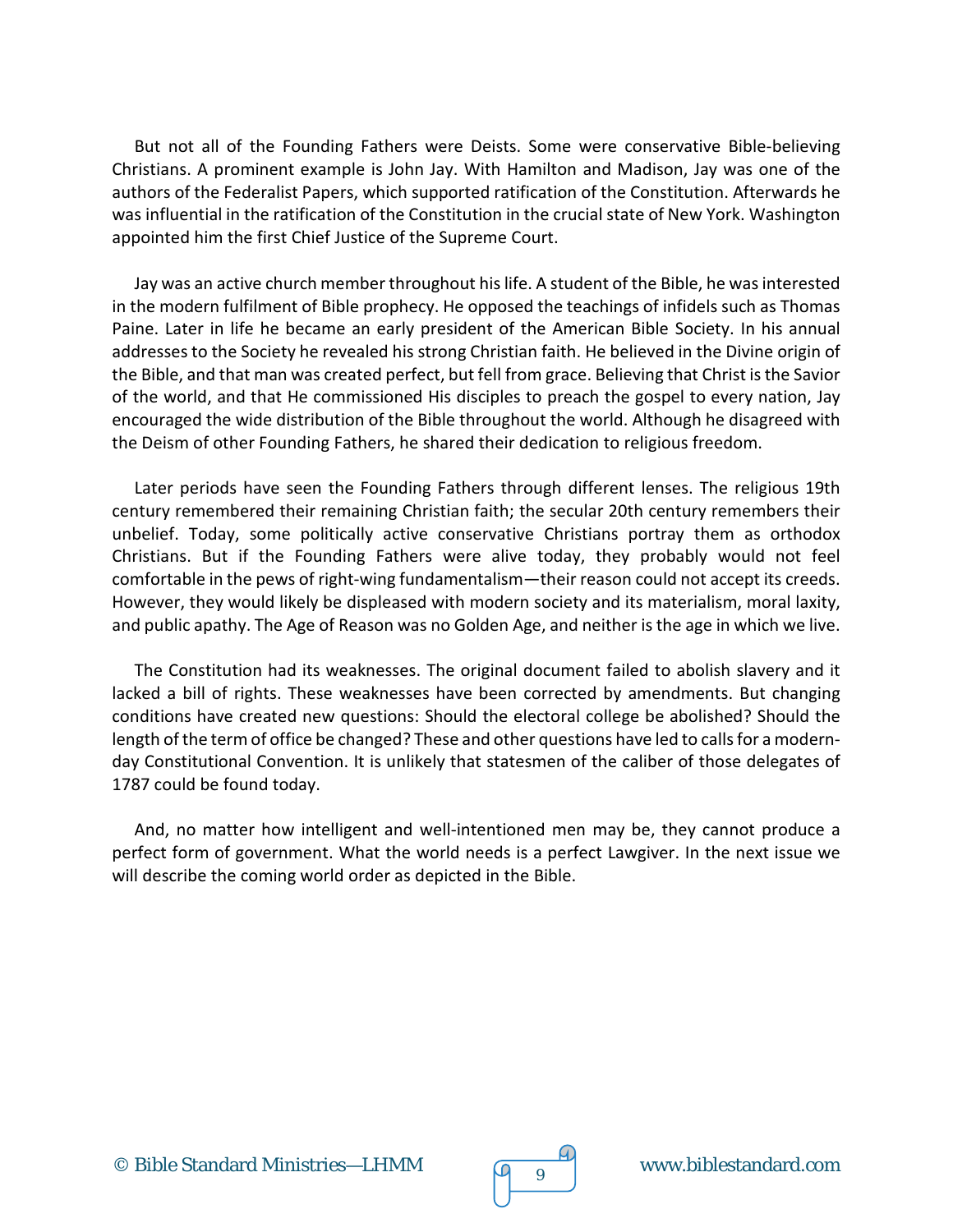# Government and the Bible

# Chapter 2: Biblical Thoughts on Government

*The most widely read book of pre-Constitution America was the Bible. What does this book have to say about the constitution, organization, or form of government? What was its influence on American government? What is its vision of the ideal government of the future?*

Government traditionally has assumed three forms:

- (1) monarchy, or government by an individual;
- (2) aristocracy, or government by the few;
- (3) democracy, or government by the people.

Democracy can be either direct or indirect. In a direct democracy, all the citizens individually participate in the various functions of government. This is practical only when the citizenry is small, such as the city-states of ancient Greece.

In an indirect or representative democracy, the people elect individuals to represent them. A representative democracy is also called a republic. A republic is a form of government in which the supreme power of the state rests with the people, the citizens, those people who have a right to vote.

An example of a republic is the U.S. government. The Constitution, in Article 4, Section 4, states that "the United States shall guarantee to every State in this Union a Republican Form of Government."

The Bible mentions many human governments, but few of them receive Divine approval. Three are referred to as a "kingdom" of God. The first was the pristine dominion of Adam; the second, ancient Israel; the third, the Christian Church, is explicitly designated as the kingdom of God (Luke 17: 21; 22: 29).

#### *ADAM'S DOMINION OVER THE EARTH*

In the first chapter of Genesis, God declares His purpose concerning His earthly creation and its government: "And God said, Let us make man in our image, after our likeness, and let them have dominion over the fish of the sea, and over the fowl of the air, and over the cattle, and over all the earth, and over every creeping thing that creepeth upon the earth. So God created man in his own image, in the image of God created he him; male and female created he them. And God blessed them, and God said unto them, Be fruitful and multiply, and replenish [fill, NASB] the

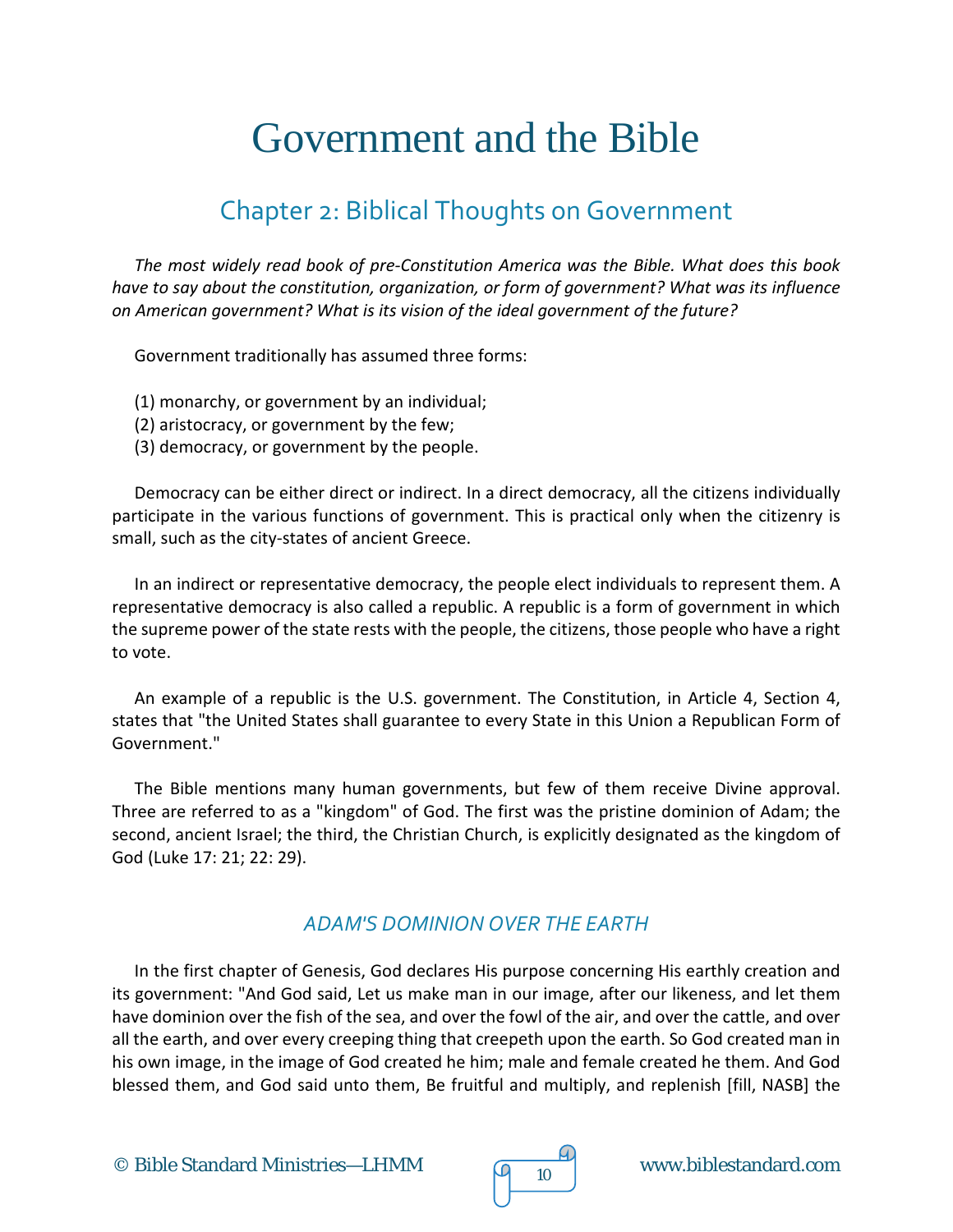earth, and subdue it: and have dominion over the fish of the sea, and over the fowl of the air, and over every living thing that moveth upon the earth" (Gen. 1: 26-28).

Thus, it appears that the dominion of the earth was placed in the hands of the human race as represented in the first man Adam, who was perfect, and therefore fully qualified to be the lord, ruler or king of the earth. This commission to multiply, and fill, and subdue, and have dominion over the earth was not to Adam alone, but to all mankind: "Let *them* have dominion." Had the human race remained perfect and sinless, this dominion would never have passed out of its hands.

#### *REPUBLIC—A "NATURAL" GOVERNMENT?*

It will be noticed that in this commission man was not given dominion or authority over fellowmen, but the whole race was given dominion over the earth. Had the race remained perfect, and as it grew in numbers, it probably would have been necessary for men to consult together, to coordinate their efforts, and to devise ways and means for the just and wise distribution of the common blessings. And as in the course of time, it would have been impossible, because of their vast numbers, to meet and consult together, it would have been necessary for various classes of men to elect certain of their number to represent them, to voice their common sentiments, and to act for them. If all men were perfect, mentally, physically and morally, and if every man loved God and His regulations supremely, and his neighbor as himself, there would be no friction in such an arrangement.

Thus it would appear that the original design of the Creator for earth's government was republic in form, a government in which each individual would share; in which every man would be a sovereign, amply qualified in every particular to exercise the duties of his office for both his own and the general good.

This dominion given to mankind in the person of Adam was the first establishment of the Kingdom of God on the earth. But man's disobedience to the Supreme Ruler forfeited not only his life, but also his rights and privileges as God's representative ruler of earth. Then speedily the kingdom of God on earth ceased. Since then, God has permitted man to exercise the dominion of the earth according to his own ideas and ability.

## *CONDITIONS BEFORE THE FLOOD*

From the fact that the earth was not divided up into private property until in the day of Peleg [*divider*] after the flood (Gen. 10: 25); from the fact that the first human government was organized by Nimrod (Gen. 10: 8-10); and from the fact that the first business transaction on record is that of Abraham's purchase of the field and cave of Machpelah (Gen. 23: 3-20), we infer that before the flood there was no private ownership in property, no governments among the people, and no competition in business. In other words, society seemed to be organized on a

© Bible Standard Ministries—LHMM  $\sqrt{9}$  11 www.biblestandard.com

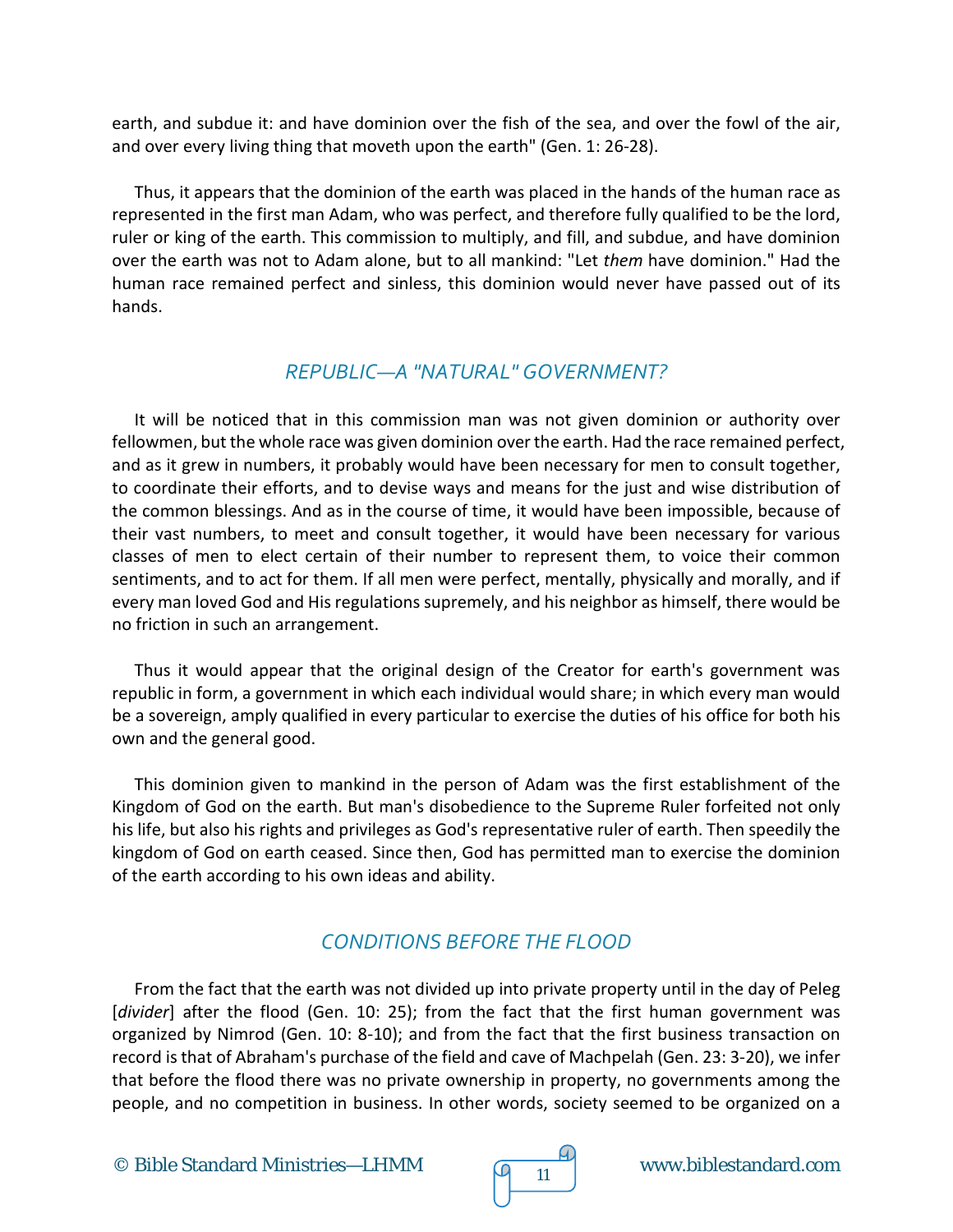more or less communistic basis somewhat after the manner of the social organization of the North American Indians.

It was this peculiar social arrangement combined with man's increasing selfishness and sinfulness and the greater selfishness and sinfulness of the giant offspring of the angels (Gen. 6: 4) that made the earth—society—"corrupt" (Gen. 6: 5, 6, 11-13). Thus, the order of affairs before the flood—the angels in charge of the race and the race organized on a sort of communistic basis—proved to be a failure, as far as concerns the reformation of man from sin and his restoration to his Edenic perfection.

#### *THE REPUBLIC OF ANCIENT ISRAEL*

The kingdom of Israel is the only one which God ever recognized as in any way representing His government and laws. There had been many nations before theirs, but no other could rightfully claim God as its Founder. In the main, Israel's form of government was a Divine autocracy, a theocracy; for the laws given by God, through Moses, permitted of no amendments—Israel could neither add to nor take away from the Mosaic statutes.

But in many ways Israel's form of government encouraged democracy. While Israel as a whole constituted one nation, yet the tribal division was recognized after Jacob's death. Each family, or tribe, by common consent, elected or recognized certain members as its representatives, or chiefs. This custom was continued even throughout their long slavery in Egypt. To these chiefs (also called elders and judges) Moses delivered the honor and power of civil government. They stood as interpreters and administrators of a government for the people and by the people.

At God's command Moses charged the people to select their elders and judges and to make them leaders of tens, fifties, hundreds and thousands, so that they might act as the civil rulers, as representatives of the people, to try cases and to render Divinely pleasing decisions (Ex. 18: 13-26; Deut. 1: 9, 12-18).

These leaders numbered in the thousands. Moses was to act as a court of appeals in the cases that these judges considered too hard for them; but they, not Moses, were to decide which cases were to be referred to him. Additional to these rulers, and from among them, Moses selected a group of 70 to assist him in teaching and leading the people (Num. 11: 16, 17, 24-30). These received a special spirit or power from God, were already recognized leaders and served on a higher level in a more general way by prophesying, *etc.* (v. 25). After Moses' death many cases were brought to the high priest for a direct decision by God through the Urim and Thummim, which we believe were a part of the High Priest's breastplate.

These democratic elements persisted in Israel for almost 500 years, until at the insistence of the people and the elders, against God's expressed preference, they were set aside for a monarchy. Often the authority was derived from the community or the people (2 Sam. 2: 4; 1



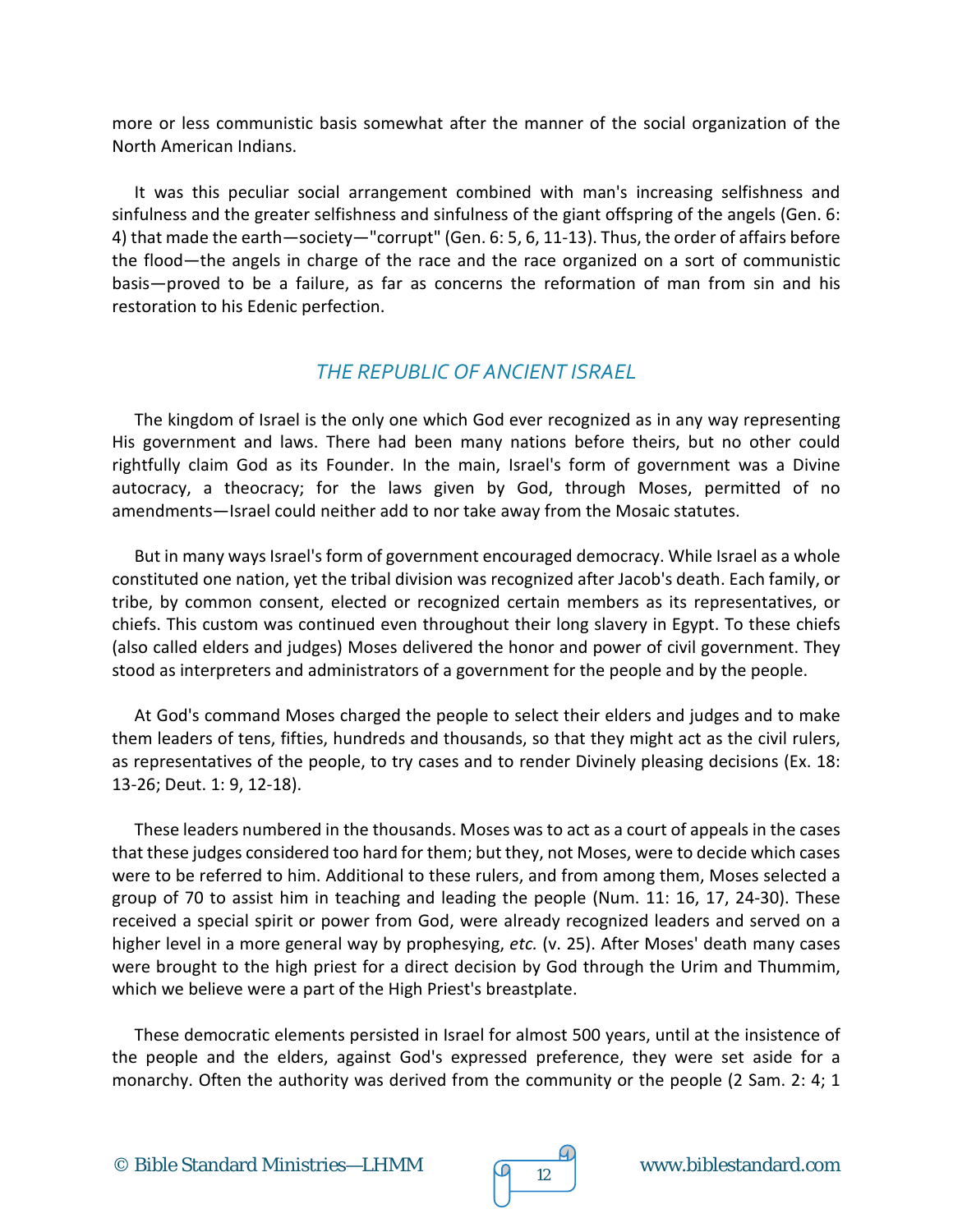Kings 12: 1-20). Thus under the theocratic-democratic government, Israel had several departments under God:

1. Moses, as chief magistrate was responsible for general administration;

2. Aaron and the under-priests, the chief spiritual leaders;

3. The 70, who were especially spiritual leaders;

4. The rulers of tens, fifties, hundreds and thousands;

5. The Levites, who assisted Aaron, and also acted as Scribes of the law, and as somewhat of a court system in administering the cities of refuge (Num. 35);

6. Later, the Prophets, independent of Israel's administrators, had an extremely important role in defending the rights of the people and restraining the ambition and disregard of God and His arrangements by the rulers.

## *FROM DEMOCRACY TO MONARCHY*

Israel's national organization in the times of the Judges was merely a voluntary one. In reality each tribe managed its own affairs within its own border, and the heads of the tribes constituted its judges in ordinary affairs. The only thing which cemented the union between these tribes was the oneness of their speech and blood; but above all, the oneness of their hope toward God. However, from time to time Israel desired a king rather than judges. For example, after the miraculous victory over the Midianites, Israel desired Gideon to rule over them, but he refused (Judges 8: 22, 23).

Under Samuel's wise judgment the Israelites were greatly blessed; but with their returning prosperity came the ambition to be like the nations round about them—to be a united kingdom under the dominion of a king who would lead them in war and rule over them as an entire nation and centralize their power and energy.

From every worldly standpoint the people decided wisely, but from the Divine standpoint unwisely. They appealed to Samuel as God's representative, to anoint over them a king, and thus establish in their midst a central authority. "Distance lends enchantment to the view," is a common adage, which was true in Israel's case. As they looked at the nations round about them they beheld the glories of the king, his armies, his officers, his chariots. Such kings were warlords to their people, and more or less the dignity, authority and power of these kings represented these qualities in the nations under them. The Israelites saw not the grievous burdens under which many of the people labored as a result of such kingly dignity and glory.

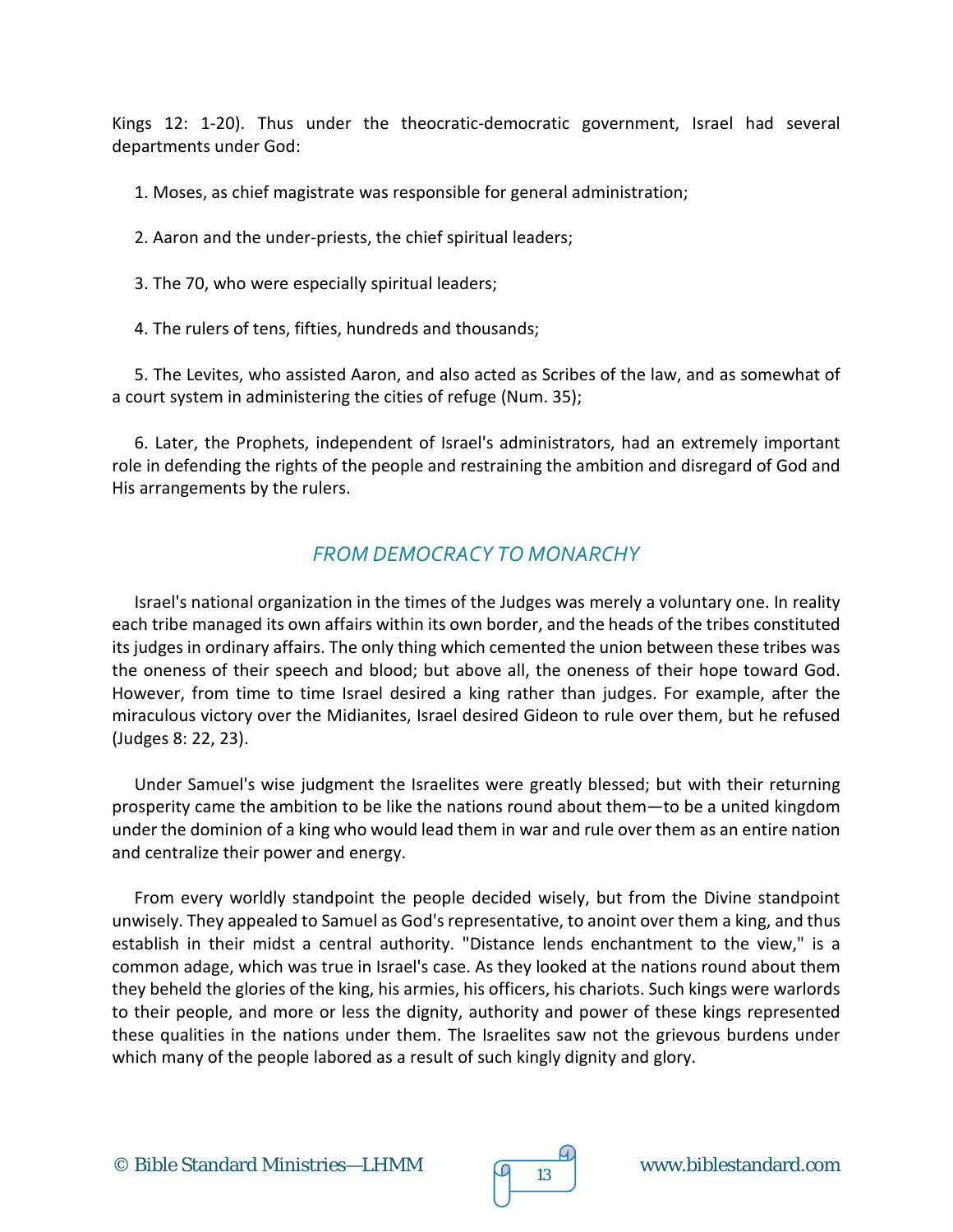As we look into the matter from the Divine standpoint, we recognize that the people made a poor choice when they preferred to have a kingdom rather than a republic under a Divine King. The Lord had forewarned them through Moses of the results if they should at any time choose a monarchial government rather than the one He had arranged for them (Deut. 17: 14-20). From this standpoint we can see that the republic under Divinely appointed judges tended to develop the Israelites individually, while the kingdom, no doubt, would tend to develop them along national lines. However, the individual development, through exercising liberty and individuality, would no doubt have prepared the people the better for the coming of Messiah and a proper acceptance of Him. In the Lord's promise of future blessings He declares, "I will restore your judges as at the first, and your counselors as at the beginning," (Isa. 1: 26) thus clearly intimating that the republican form of government under Divine supervision was superior to the subsequent kingly regime.

At God's insistence Samuel explained to the people how their rights and liberties would be disregarded, and how they would become servants by such a change; yet they had become infatuated with the popular idea, illustrated all around them in other nations. (1 Sam. 8: 6-22).

In Samuel's recounting to Israel the manner of a king (1 Sam. 8: 11) we are not to understand that the Lord or Samuel His mouthpiece meant that the description given would be the proper one for a proper king; but rather that it would be the general course of a king, of any man raised to such a place of imperial power as the kings of olden times enjoyed. The wrong course of kings is traceable to three conditions:

1. All men are imperfect and fallen, hence any king chosen would be so, and it would be merely a question of the measure of imperfection and tendency to pride and selfishness and the abuse of power.

2. The imperfection of those over whom they reign is a factor, for the recognized imperfection makes possible and to some extent makes reasonable the usurpation of great power.

3. Satan's derangement of all earthly affairs, putting light for darkness and darkness for light, often makes it seem to rulers and to the ruled that an abuse of power is necessary and really to the advantage of the ruled.

Thus, with the establishment of a kingdom, the republic of the nation of Israel came to an end. Nevertheless, Israel's monarchy was never absolute—ruler and ruled alike were subject to the Law, and the people retained certain rights.

Historians, in beginning the history of democracies with ancient Greece, overlook the republic of ancient Israel. But according to the Encyclopedia Americana (1937), the first known republic in world history is the Israelitish Commonwealth, beginning under Moses and ending with the anointing of King Saul. The Encyclopedia states that "all the people, young and old, rich and poor, male and female, had a voice in public affairs and the privilege of political preferment. This is the

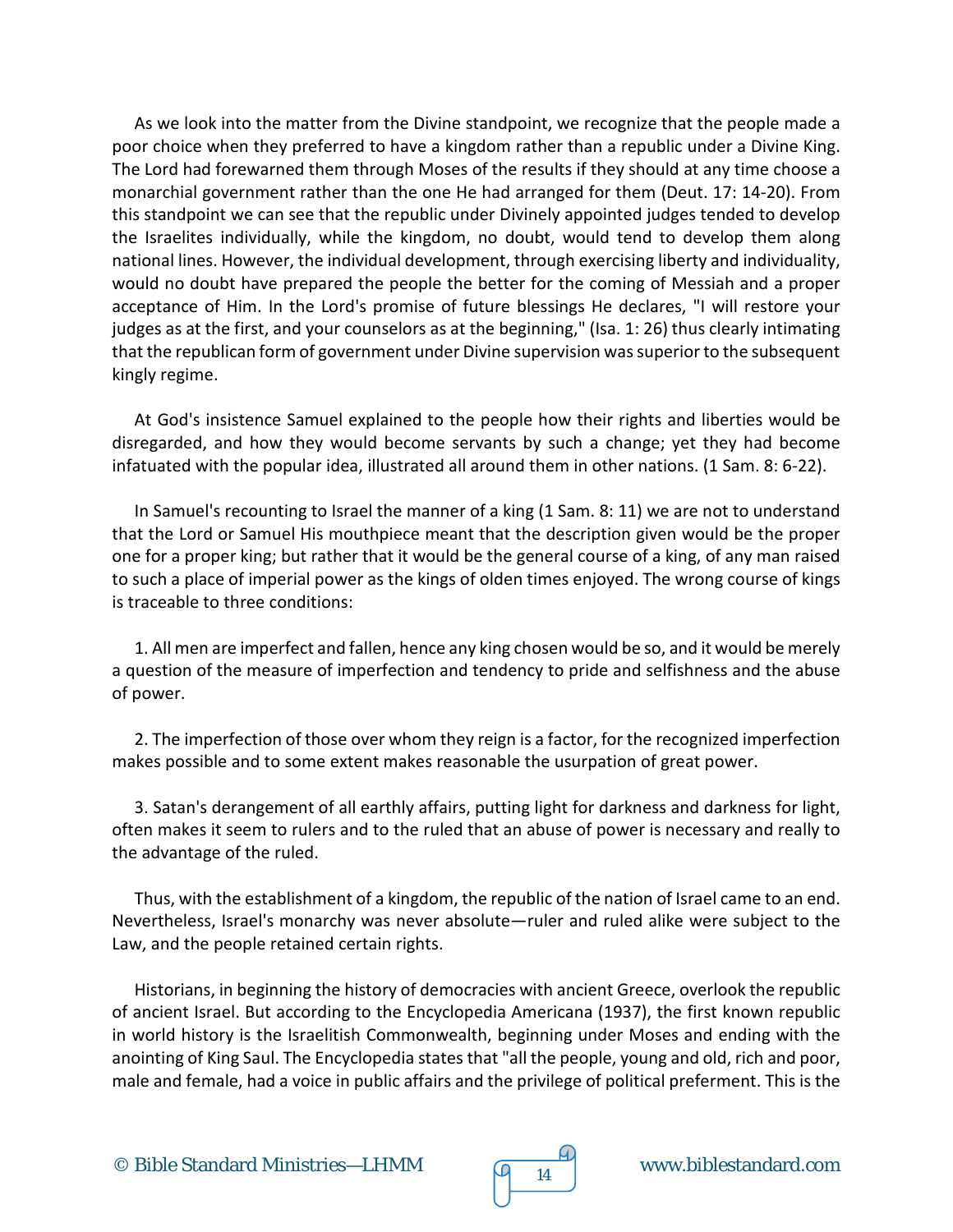earliest record of choosing rulers by elective franchise." Thus the republic of ancient Israel antedated the democracies of ancient Greece and Rome by possibly as much as a thousand years.

#### *DEMOCRATIC CHURCH GOVERNMENT*

Jesus Christ proclaimed the arrival of the kingdom of God. But Christ's kingdom was not of this world. Hence, the New Testament has little to say about the form of civil governments. Rather the *church* that Jesus established was the kingdom of God.

It is relevant to examine the form of government of the early church. 1 Cor. 12: 28 refers to "governments" in the early church, which apparently were organized along congregational lines. These governments consisted of certain arrangements, chairmen and committees which assisted the churches in conducting their business, which fell into several categories.

The churches formed by the Apostles managed their own affairs and that at the direction of Jesus and the Apostles. The Apostles advised and sanctioned the churches electing their own officers and appointing them to their service.

These officers consisted of two groups: (1) the deacons—*e.g.,* the seven deacons (Acts 6: 1-6) and deacons of the churches, to collect and carry their contributions to the poor saints at Jerusalem (2 Cor. 8: 19, 23; *cheirotoneo,* here translated "chosen," means elected by stretching forth the hand); and, (2) elders (Acts 14: 23; here *cheirotoneo* is mistranslated "ordained" in the KJV; also translated "appointed" in some revised versions; "show of hands"—Weymouth).

Under Paul's advice the churches decided other matters of business; for example, to contribute to the poor saints and to appoint the agents to administer the collection and delivery of the gift. (2 Cor. 8: 1-24).

Again, at Christ's charge (Matt. 18: 15-17) the administration of discipline was in the hands of the church, and Paul's accepted exhortation to the Corinthians unanimously to apply discipline to the incestuous brother (1 Cor. 5: 1-13) proves that the church exercised its own discipline. Its later receiving by vote this brother when repentant (2 Cor. 2: 5-10) proves that the church decided whether it should fellowship people or not.

Additionally, the churches made arrangements for their meetings (Matt. 18: 19, 20; Heb. 10: 25). They also sent out missionaries (Acts 13: 1-3). These facts prove that under the Lord each church was manager of its own affairs. This doctrine is also proven by the doctrine of the priesthood of consecrated believers (1 Pet. 2: 5, 9), which implies the equal priestly rights of the individual members of the Church of Christ, the Little Flock, and the consequent right of their settling their common interests by unanimity or majority consent; in other words, congregational rule.

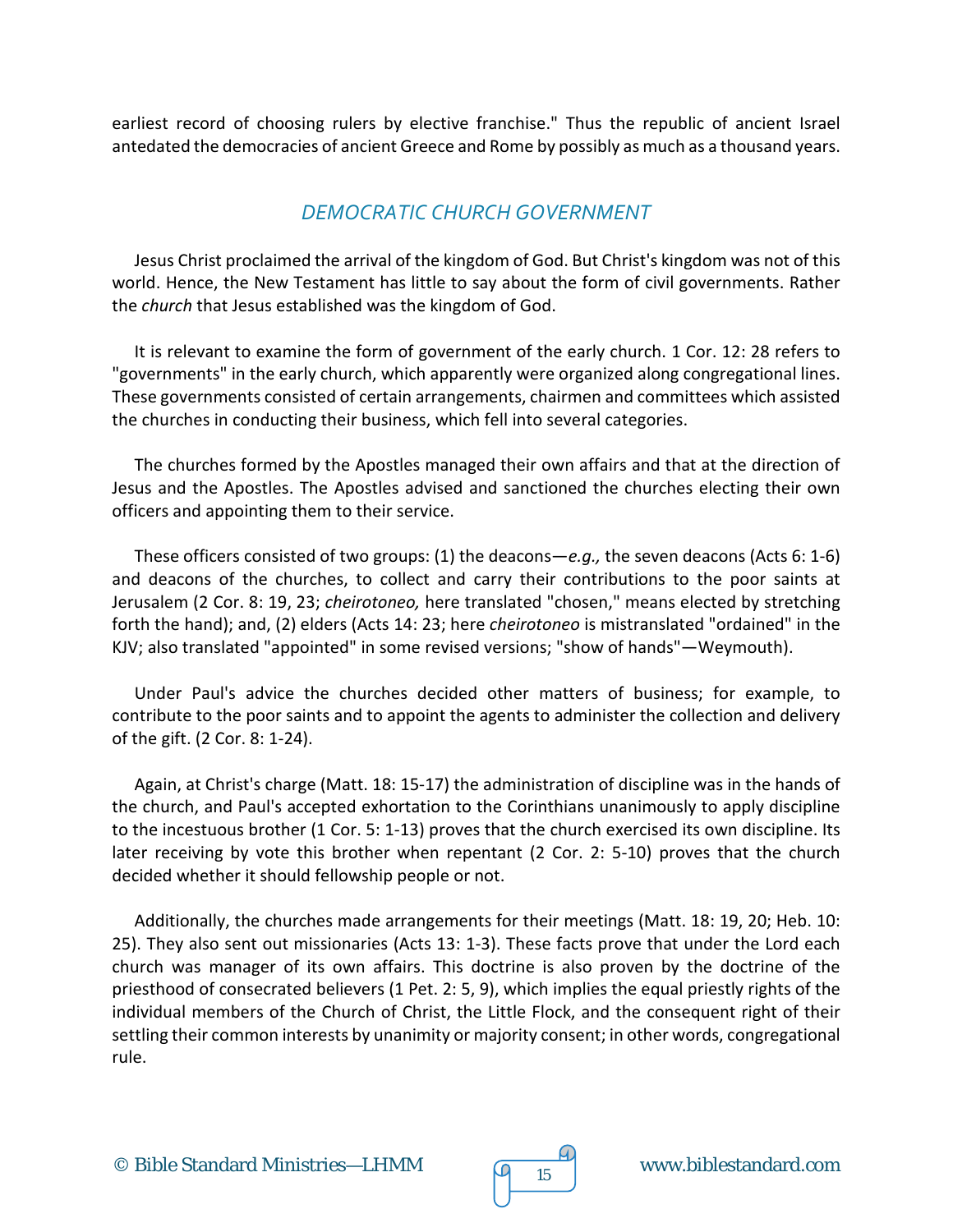Thus each church is by Divine institution a democracy in its government, yielding equal rights to all its members before the bar of church law, which facts are thoroughly compatible with the diversity in talent, attainments, and functions held by the various members in the church.

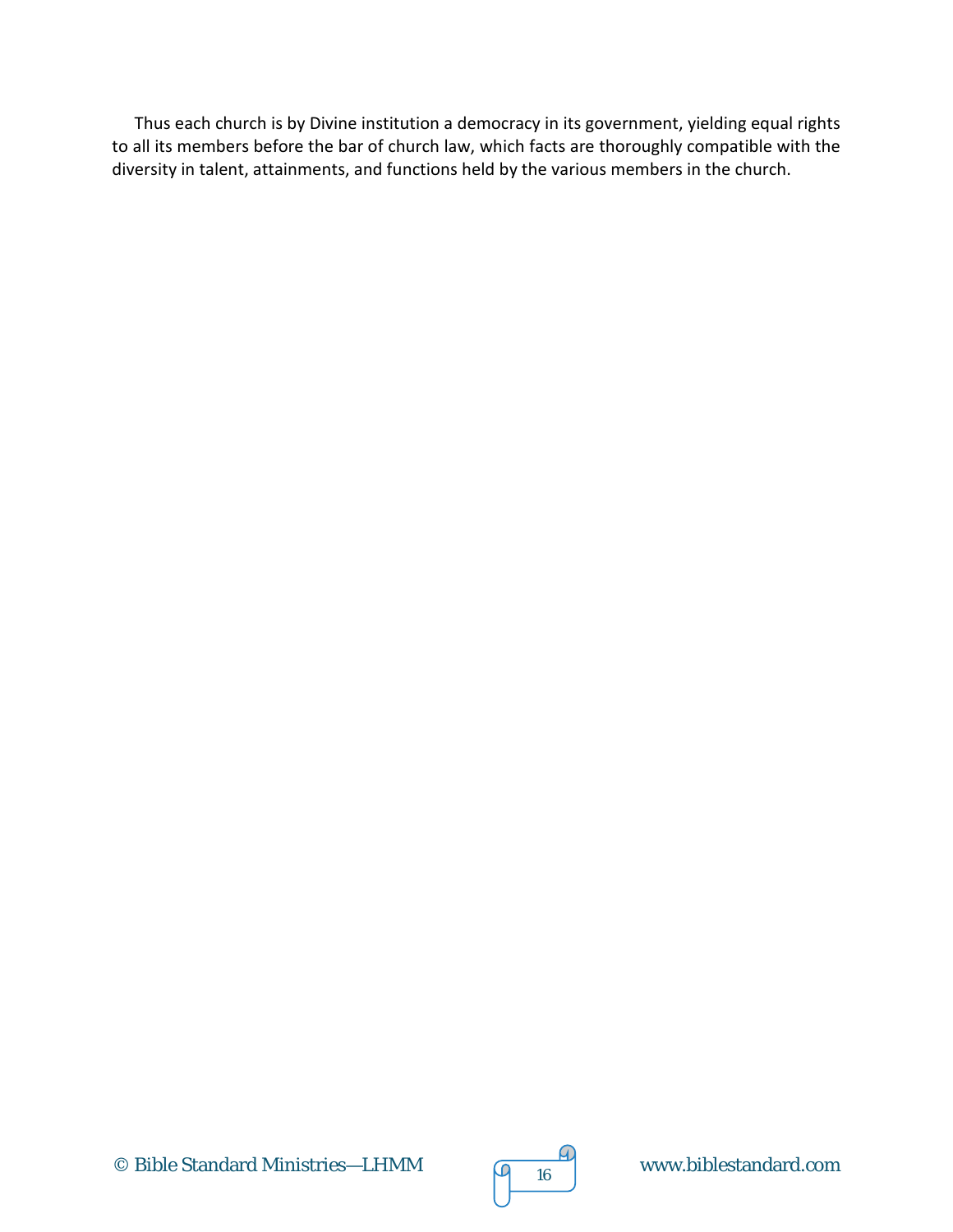# Government and the Bible

# Chapter 3: The Bible's Influence on Government

The Bible has been the beacon light of civilization. Beacon lights serve a double purpose: they warn against dangers that lurk unseen in the deep; and they guide the mariners amid lurking dangers safely through them in their journeys in the seas. And the Bible has done this in the advancement of civilization, pointing out its evils unto their overthrow and avoidance, and leading it into the paths of uplift and progress. But since for most of the Gospel Age the Bible has been a more or less inaccessible book by reason of its scarcity and its confinement, for the most part in non-vernacular languages, some may ask, How could this be true of it?

Our reply is that God's people have been the special custodians of the Bible and its contents; and as such they have shed forth its teachings and their spirit in such ways as have mightily influenced society against its evils and in its progress toward good. As the salt of the earth (Matt. 5: 13) they have, through the Bible's teachings and their spirit, been a nourishing, preserving and seasoning power in human society. As the light of the world (Matt. 5: 14) they have taught the Bible's principles of justice and love in ways deeply influential in setting aside wrong and in establishing good—mentally, morally, and religiously. As the Spirit's channel of reproving the world of sin, righteousness, and the coming judgment (John 16: 8-11), they have created conditions resulting in many giving up evils and doing good.

The influence of Bible principles on governments has been in the way of uplift. The Bible certainly favors democracy as the ideal government, just as Satan has in his empire favored autocracy. As the influence of the Bible increasingly spread the spirit of freedom, it also spread the spirit of democracy, even though through the inexperience of some nations, it favors for them, until they are ripe for democracy, such forms of government as their conditions require; for be it ever remembered that the Bible spreads its influence not revolutionarily against unideal conditions; but slowly by an educational process it fits individuals and nations in character for the more ideal conditions. Its influence has ever been to treat inferior nations and races helpfully and upliftingly, despite the selfish course of exploiting nations toward an opposite condition.

The Bible's influence certainly was in the interests of education of the masses, as well as the classes, and it prevailed to the extent of nearly banishing illiteracy from Protestant countries, while the papal countries, because of opposing many Biblical principles, have succeeded in keeping the bulk of the masses in illiteracy, as can be seen in Spain, Portugal, and Latin America. Under its influence the liberalizing of government continually increased; and the franchise was given the people in every Protestant land, and in most papal lands, in all of which constitutions were granted the people limiting the power of rulers and increasing the liberty and power of the people. Its influence on the laws of Christendom was always an uplifting and ennobling one. And, finally, as a result of the Bible's influence, governments increasingly charged themselves to

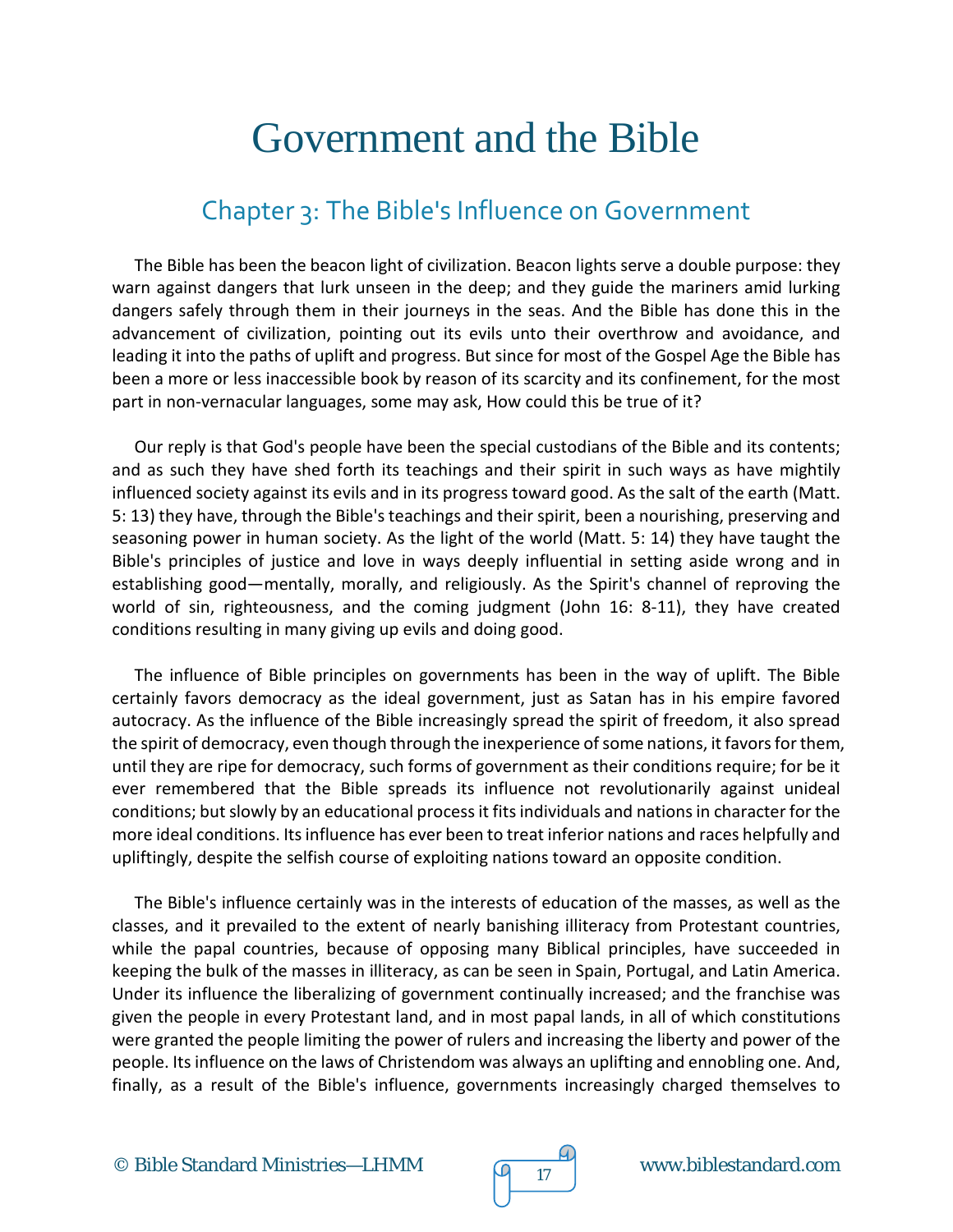advance the physical, mental, moral and religious prosperity of their people. Verily, the Bible is a powerful reformer of governments.

In our previous issue, the relationship between religion and the U.S. Constitution was examined from the standpoints of the document itself, the Convention, and the lives of the framers. The relationship between the U.S. Constitution and religion will now be examined from a broader perspective.

### *THE BIBLE AND EARLY AMERICA*

The most widely read book of pre-Constitution America was the Bible. What was its influence upon American government? A number of U.S. Presidents have testified to the Bible's influence:

George Washington: "It is impossible to govern the world without God and the Bible."

Andrew Jackson: "That book [the Bible], sir, is the rock on which our republic rests."

Ulysses S. Grant: "The Bible is the sheet-anchor of our liberties."

Some may slight such testimonies as merely hollow words spoken by shrewd politicians to garner votes. But is there substance to their words? We will examine the Bible's influence on the early U.S. government, especially in its republican form, beginning with the influence of the ancient Hebrew government, that of Christianity—especially Protestantism—and, lastly, the influence of Congregationalism.

#### **Hebrew Law and the Puritans**

In colonial America, the group most influenced by the government of ancient Israel was the Puritans. Calvinistic in outlook, the Puritans received their name through their efforts to "purify" the Anglican church of remaining Catholic practices. Careful students of the Scriptures, they sought to apply its principles to all areas of life, including government and civil law. The 1640 Massachusetts code of laws and 1650 Connecticut Code cited the Bible as authority. The Connecticut Code was charged with preferring the Mosaic law over the English common law.

The zenith of Hebraic influence was reached with the New Haven Code of Laws of 1655. Of the 47 out of 79 laws that have Scripture citations, half are taken solely from the Old Testament. Puritan minister John Eliot, in his book, *A Christian Commonwealth,* set forth a civil government based on the Bible.

But the early American Puritans took their enthusiasm for the Mosaic law to an extreme. Believing it to be binding upon all nations, they united church and state in a theocracy that punished sinners and heretics. In this they were mistaken: the Mosaic law was given only to ancient Israel because of their special covenant relationship with Jehovah. Moreover, the

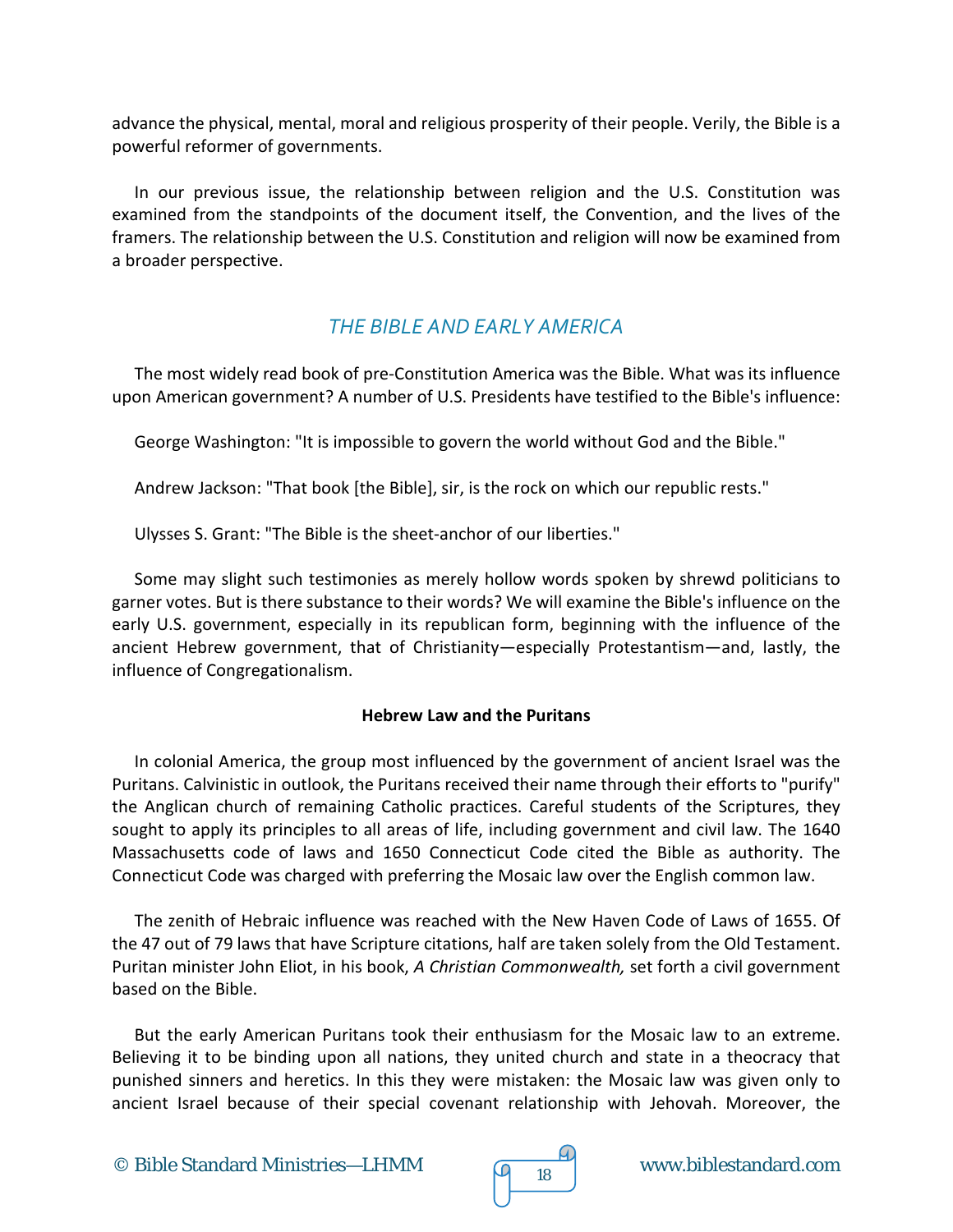Puritans were ruled not by a democracy, but a theological aristocracy. Nevertheless, they helped to sow the seed for the later development of religious liberty and democracy.

#### **The Sermon**

The influence of Old Testament Israel continued into the 18th century, conveyed mainly by means of the sermon.

In colonial America, the sermon was the prime means of communication and education. Few newspapers were circulated, and aside from the Bible, books were scarce. The clergy, often the most educated members of the community, exercised a great influence upon the people. According to Yale Divinity School Professor Dr. Harry Stout, the average colonial New Englander would hear 7,000 sermons in his lifetime. The typical length of the sermon was one to two hours. Its influence extended beyond the sphere of religion into politics.

Alice M. Baldwin in the book, *The New England Clergy and the American Revolution,* confirms this: "Men of the time asserted that the dissenting clergy and especially the Puritan clergy of New England were among the chief agitators of the Revolution and, after it began, among the most zealous and successful in keeping it alive."

#### **Election-Day Sermons**

It was common practice for a minister to deliver a sermon on election day. A copy of the sermon would often be delivered to each member of the legislature and then be printed and distributed to members of the community. These sermons were termed "textbooks of politics." A common topic of the election sermon was the government of the ancient Hebrews.

Perhaps the most influential election sermon in colonial America was that delivered by "the father of American democracy," Thomas Hooker (1586-1647). A New England clergyman, he criticized the government of Massachusetts for limiting the right to vote to church members. Disliking the autocratic form of government, in 1636 Hooker and his congregation were among the hundred that left Massachusetts for Connecticut.

In 1638, Hooker delivered a sermon to the general court of Connecticut based on the text Deut. 1: 13, "Take you wise men and understanding … and I will make them rulers over you." In explaining the text, Hooker said that "the choice of public magistrates belongs to the people by God's allowance" and that "they who have the power to appoint officers and magistrates, it is in their power, also, to set the bounds and limitations of the power and place unto which they call them." According to Hooker, "the foundation of authority is laid … in the free consent of the people." In 1639, the Constitution of Connecticut was adopted, based upon the principles set forth by Hooker.

Samuel Langdon, President of Harvard College, delivered an election sermon before the Congress of Massachusetts in 1775. He said: "The Jewish government, according to the original



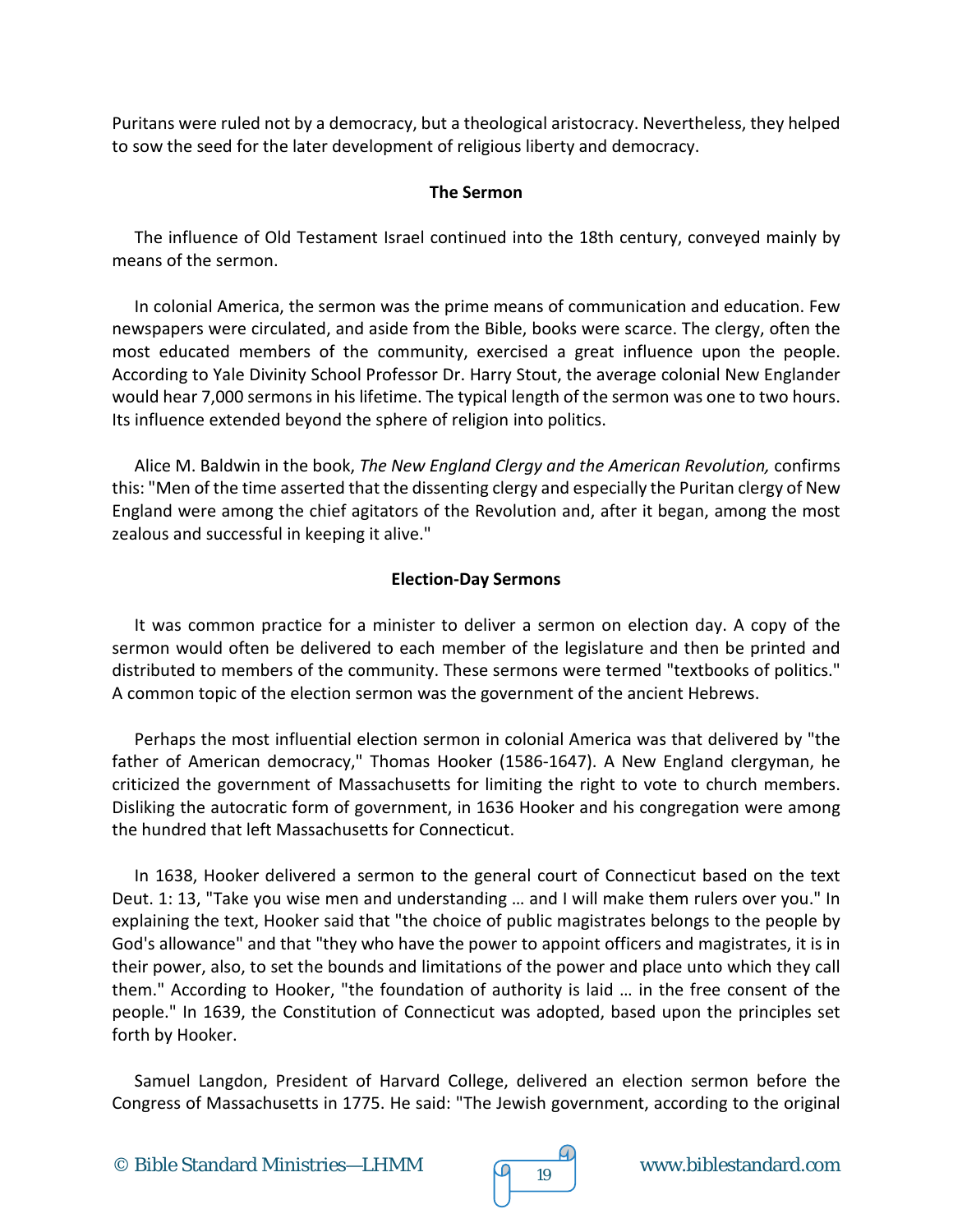constitution, which was divinely established, if considered merely in a civil view was a perfect republic."

Dr. Langdon on June 5, 1788 delivered the election sermon before the New Hampshire legislature. The subject of his sermon was "The Republic of the Israelites an Example to the American States." A few weeks later New Hampshire voted in favor of the Constitution.

Simeon Howard before the Massachusetts legislature in the year 1780 preached the election sermon. He expounded the government of the Israelites as given in the Old Testament. He said: "This is asserted by Josephus and plainly intimated by Moses in his recapitulatory discourses, and indeed the Jews always exercised the right of choosing their own rulers; even Saul and David and all their successors on the throne were made kings by the voice of the people. "

#### **"Rebellion to Tyrants is Obedience to God"**

The Bible's influence was so pervasive that even the infidel Thomas Paine cited it to bolster his arguments. In his book, *Common Sense,* he supported democracy as the best form of government. Paine gave from the Bible a detailed history of Israel's demand for a king and the warnings against it. He concluded: "That the Almighty hath here entered his protest against monarchial government is true, or the Scriptures are false." His widely read book helped to ignite the flames of the American Revolution.

When looking for a seal to represent the revolutionary spirit of the newly formed United States, the Continental Congress appointed a committee made up of John Adams, Benjamin Franklin, and Thomas Jefferson to propose a seal. They turned to ancient Israel for their inspiration. Adams wrote that "Dr. [Franklin] proposes a device for a seal: Moses lifting up his hand dividing the Red Sea, and Pharaoh in his chariot overwhelmed with the waters. This motto, 'Rebellion to Tyrants is Obedience to God.' Mr. Jefferson proposed: the children of Israel in the Wilderness, led by a cloud by day and a pillar of fire by night . …" Although no action was ever taken on the proposed seal, Jefferson later used this same motto for his personal seal.

John Adams, a student of the history of republics, wrote: "As much as I love, esteem and admire the Greeks, I believe the Hebrews have done more to enlighten and civilize the world. Moses did more than all their legislators and philosophers."

In conclusion we quote from British historian Paul Johnson. Mr. Johnson is author of the books, *A History of the Jews* and *The History of Christianity.* In the September, 1987 issue of "The World and I," Johnson in his article on "The Organic and Moral Elements in the American Constitution" traces the three elements that influenced late 18th century American political thought. According to Johnson, the first element is the French Enlightenment, and the second is English common law. He continued:

"There was a third element, perhaps as important as the common law tradition, and equally organic—what I call the biblical spirit. Early America was a society saturated in the Bible and in

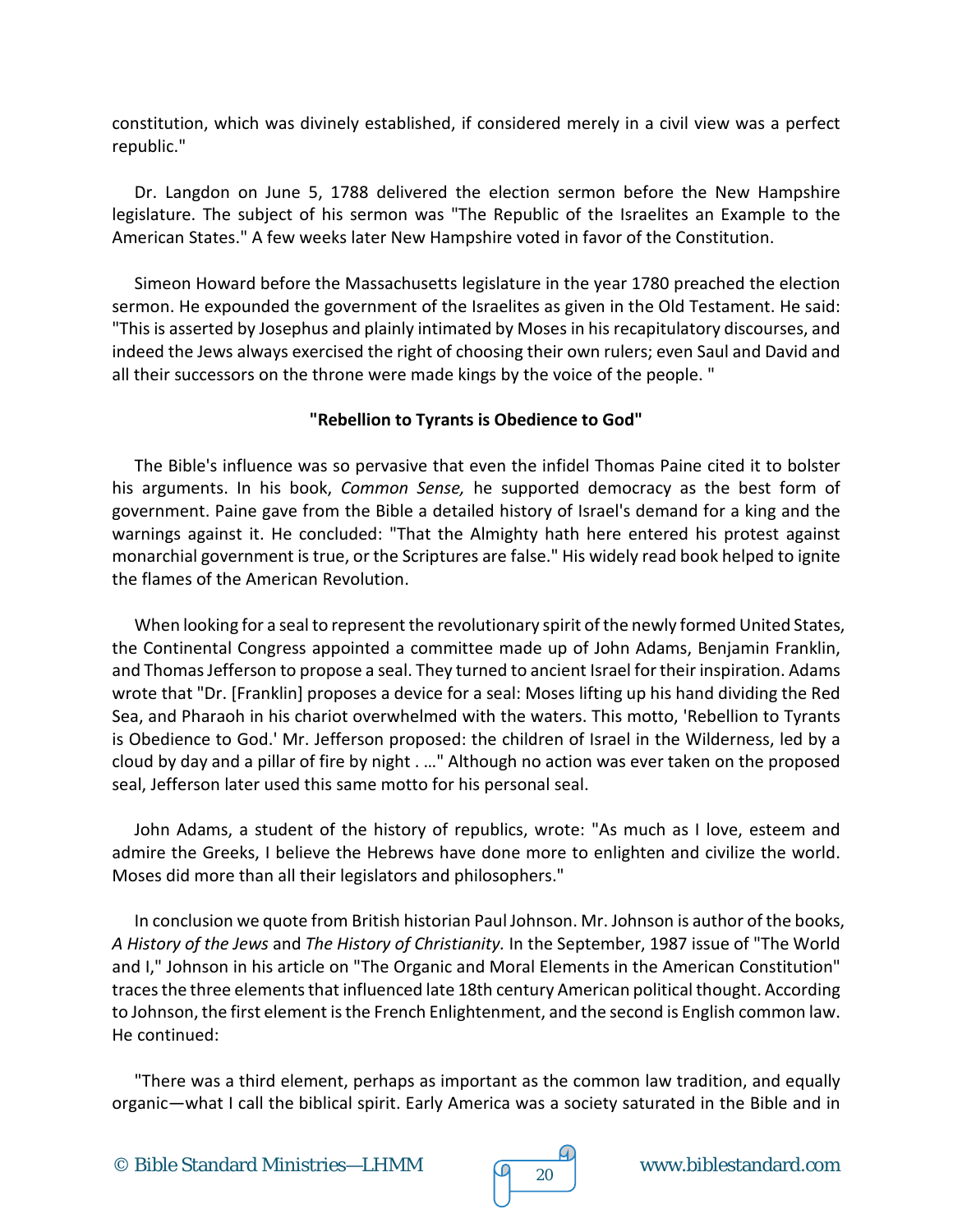the constitutional lesson that the Bible taught, especially in its popular historical books, Samuel and Kings. This lesson underwrote Whig conspiracy theory: It taught that kings or governments might be necessary, but that they had a natural propensity to evil and had to be curbed by prophets like Samuel, Elijah, and Elisha; in the Bible, God, through his prophets, forms the constitutional opposition to overweening executive power. The biblical spirit went even deeper, for it stressed that man is not merely a civic animal but also a moral one; his public acts—his politics—take place within an ethical, indeed, religious, framework. God is the primal legislator and the ultimate ratifying party of any constitution."

### *THE INFLUENCE OF CHRISTIANITY ON AMERICAN GOVERNMENT*

Not only the Hebraic influence upon American government but the Christian influence has also been neglected. Modern histories of the Constitution emphasize the secular philosophers of the Enlightenment as the main source of political thinking. But many of these secular philosophers based their arguments on Biblical principles.

John E. Eidsmoe, in his book, *Christianity and the Constitution,* cites a study of political writings from 1760 to 1805, compiled by Donald S. Lutz and Charles S. Hyneman. They found that the most frequently cited work of the period was the Bible, with a total of 34 per cent of all citations. Eidsmoe analyzes the thought of other frequently cited authors such as Montesquieu, Blackstone, Locke, Grotius, Pufendorf, Vattel, and Sidney. He shows that these men were Christians and that they viewed civil law in the light of natural law which God had ordained. Historians frequently cite the British philosopher Locke as the major influence upon American thought. Yet they usually fail to notice the great influence that Christianity had upon Locke.

Paul Johnson, in a discussion forum on American religion published in the book, *Unsecular America,* said:

"Looking at the tripod of democracy, capitalism, and Christianity, one can say that both democracy and capitalism have their roots in Christianity. Democracy is something inherent in Judeo-Christianity in this sense. The Jewish religion, as developed in pre-Mosaic and Mosaic times, was a communal religion based upon the notion of equality."

"In all Christian societies there is the root belief in the equality before God of all men. Once you have equality before God in a religious sense, ultimately you get it in a secular and a political sense too."

#### **Protestantism and Colonial America**

During the formative years of the American republic, records of the time show that 98 per cent of church-going Americans were Protestant. Few Jews or Catholics had yet immigrated. Most of the earliest settlers, who shaped the culture and formed the original governments of the American colonies, were Protestants. By the time of the Constitution Convention of 1787,

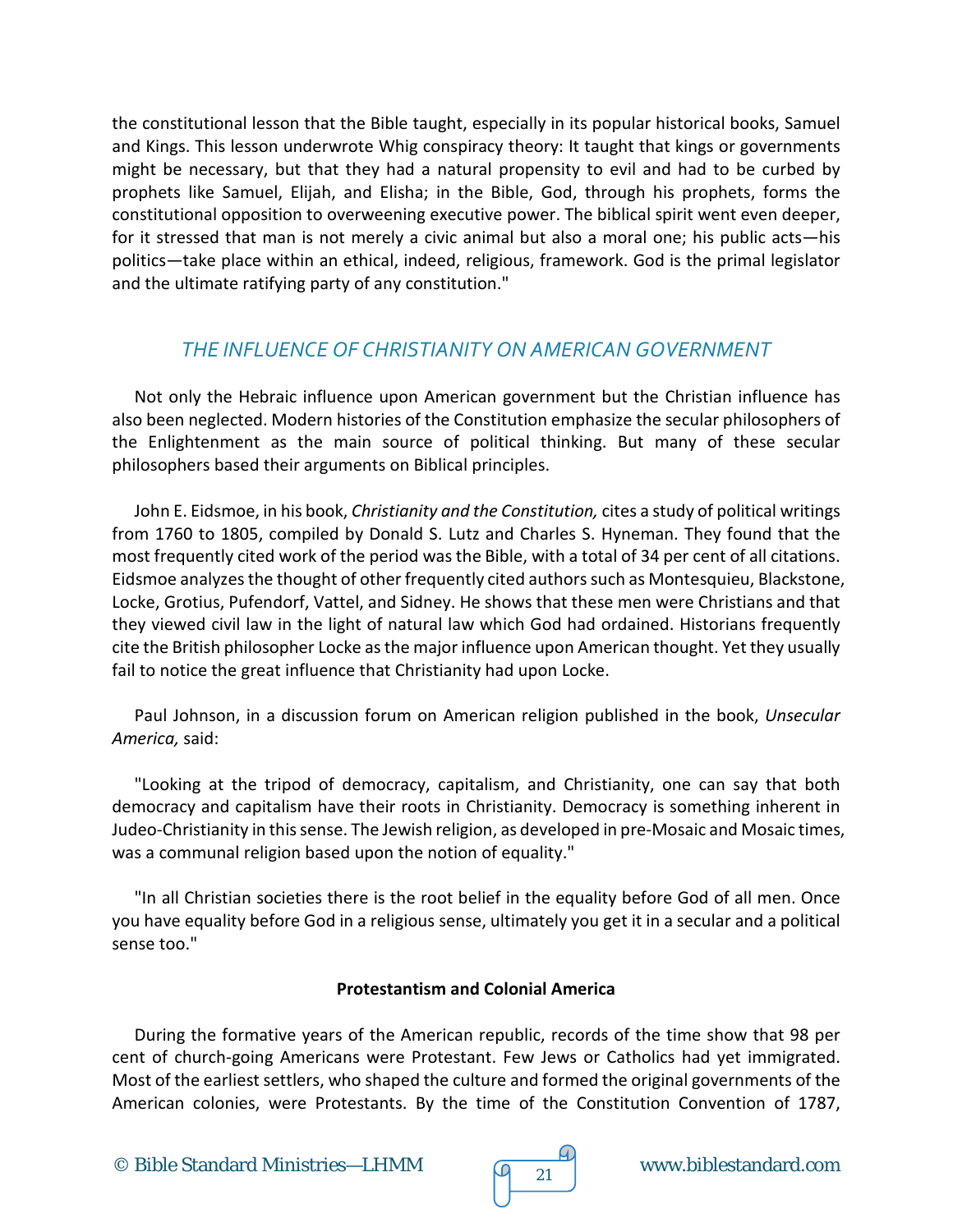American political ideas and institutions had already been molded by the 150 years of previous experience in government. It should not be surprising therefore that the democratic form of U.S. government would bear the marks of the religion of its first settlers—Protestantism.

The French Enlightenment philosopher Montesquieu in his book, *The Spirit of Laws* (1745), was perhaps the first to trace the effect of culture upon the laws of a nation. Decades before the formation of the United States, he wrote, "The Catholic religion is better adapted to a monarchy, Protestantism the better suited to a republic."

Clinton Rossiter, in his book *The Seedtime of the American Republic,* documents the contribution of colonial American Protestantism: "In its best aspects and moments Protestantism was a main source of these great political principles of American democracy: freedom of thought and expression, separation of church and state, local self-government, higher law, constitutionalism, the American Mission, and the free individual."

Protestants were generally agreed on the priesthood of all believers and the right of the individual to private judgment in religion, and that salvation is open to all regardless of social standing. A number of Protestant groups were especially influential in the growth of republicanism and liberty. One such group, the Quakers, settled for the most part in Pennsylvania and were prominent in Philadelphia, the birthplace of the Declaration of Independence and the Constitution. They preached freedom of conscience, justice for all, social equality, and democratic church government.

Of all the Protestant groups, the Baptists were the most energetic supporters of separation of church and state. They also practiced a democratic form of church government. Most influential were the Puritans. They believed in the law of nature, and that it could be written down. The Puritan emphasized individualism, the right of private judgment, and that salvation is open to all men regardless of social standing. They also held that all should read the Bible, and thus stressed education. As a result, the Puritans had a high literacy rate, which is needed in a democracy.

The doctrine of the Divine Right of Kings was used to bolster the authority of the monarchs. This doctrine states that the king's power comes directly from God, and not from the people. Therefore the king had absolute power. Therefore the people must submit to his rule, because the king is not accountable to the people for his actions.

The Divine Right of Kings was based on the misapplication of certain passages from the New Testament recommending obedience to the civil power. Against this doctrine, Protestants preached the view that the power of the ruler is based on the consent of the governed and that the people have the right to rebel against a ruler that has violated the trust implicit between him and the people. While in England, for example, Roger Williams, judged by some as America's first champion of religious liberty, wrote that "the people were the origin of all free power in government."

#### **The Influence of Congregationalism on American Government**

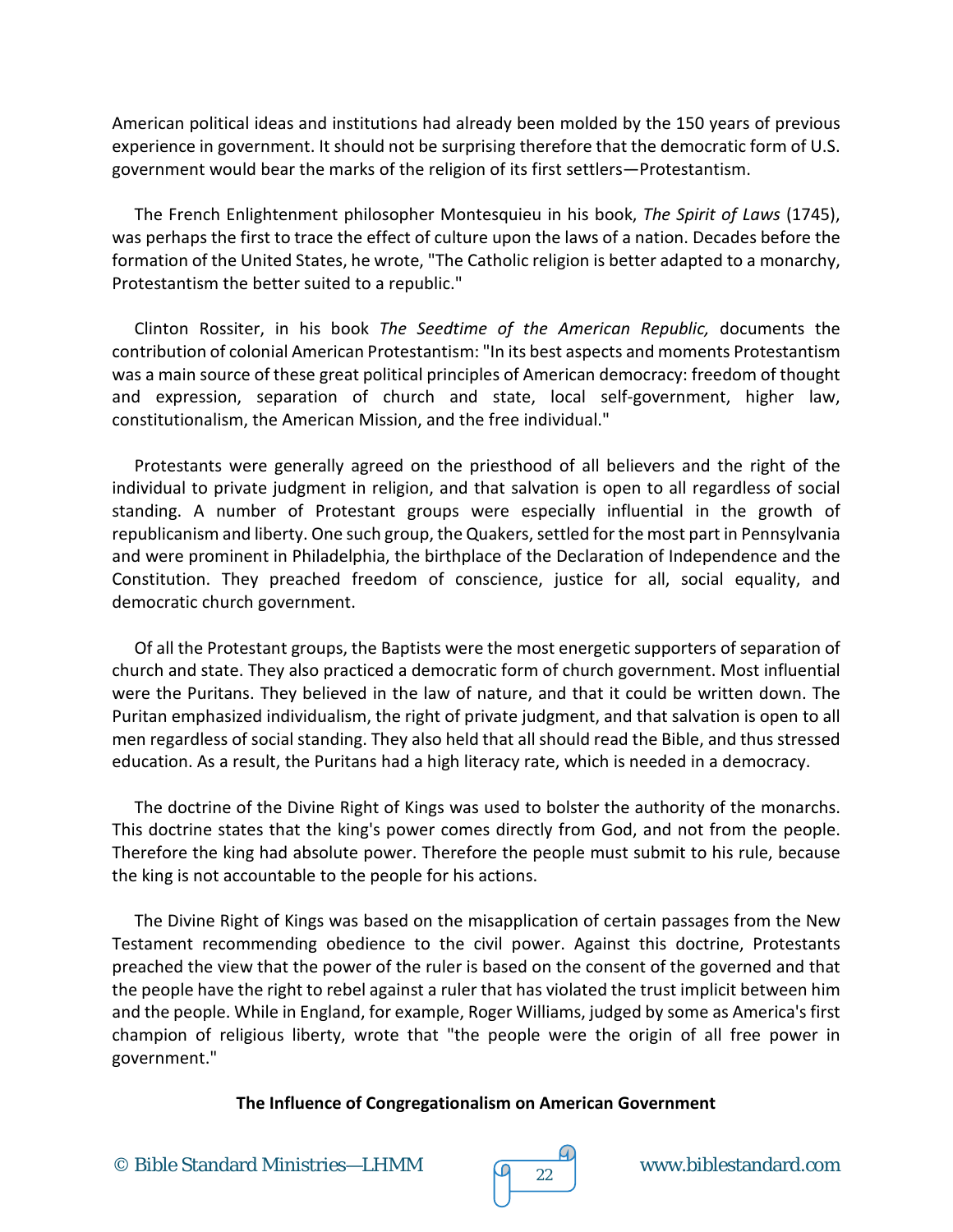Another influence upon American government was the democratic form of church government practiced by many Protestants—that of Congregationalism.

M. Emile de Laveleye, in the Introduction to Oscar Straus's book, *The Origin of the Republican Form of Government of the United States,* wrote that "the influence which religion exercises on man is so profound that its constant tendency must be to shape State institutions in forms borrowed from religious organization."

The types of civil government of monarchy, aristocracy, democracy have been compared to the types of church government of episcopality, presbyterianism, and congregationalism. Monarchy, which is rule by one individual, is similar to episcopality, or rule by one bishop. Aristocracy, rule by the few, is similar to presbyterianism, rule by a few elders. Democracy, rule by the people, is similar to congregationalism, rule by the congregation.

Congregational minister John Wise (1652-1725), "the first great American democrat," was unique among colonial clergy in seeing a relationship between church and civil governments. His book of 1717, republished in 1772, *A Vindication of the Government of New England Churches,* attempted to prove that "Democracy is Christ's Government, in Church and State." Since Wise, other writers have seen the relationship and have asserted the influence of Congregationalism upon American government. We cite some examples below.

Clinton Rossiter: "The Puritan theory of the origin of the church in the consent of the believers led directly to the popular theory of the origin of government in the consent of the governed. The doctrine of popular government held in many a Massachusetts village was largely a secularized and expanded Congregationalism."

Harry Stout: "Congregationalism, by its very nature, grants sovereign power to no one. So we find people in New England in these churches playing democratic politics from the start, without ever calling it that. As a matter of fact, I think if you were to stop the average New Englander in the early 18th century and mention the word politics, they would know that word, but would think instinctively of church politics."

Richard B. Morris, a professor in American history at Columbia University, writes: "Just as the church was created by covenantors, so, too, the political order comes into existence as a voluntary creation of the convenanting members of society—the 'We the People' of the Preamble to the Constitution. One can trace a direct movement from biblical covenant to church covenant (Congregationalism) to constitutions, whether state or federal. "

#### *LIMITATIONS OF REPUBLICAN GOVERNMENT*

In a republic all men are equal before the law. Each citizen is a sovereign; and these sovereigns, by their votes, appoint some of their number to be their representatives and servants. This is a

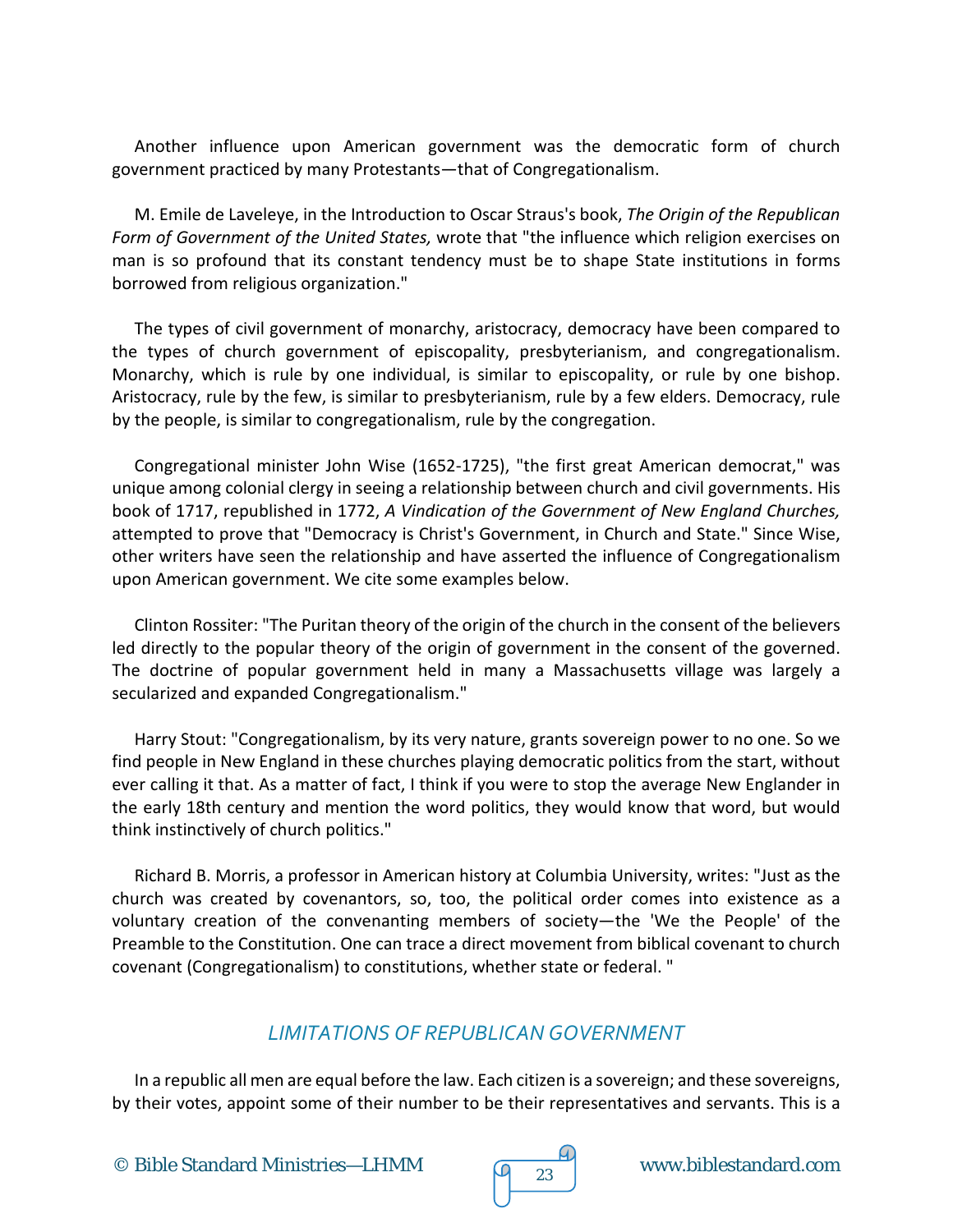theory, an ideal, but we all know that it is more or less defective. It is in vain to claim that all men are born free and equal when we know that there are great inequalities of birth, of character, of talent, and will power.

But this highest type of government can be thoroughly appreciated only by intelligent people, and can work the highest good only in the hands of intelligent and conscientious people, submitted to the divine regulations. While, therefore, a republic would be the ideal condition for perfect men, it only partially meets the requirements of the case so long as man is imperfect.

God, who has arranged for each nation (Rom. 13: 1-7) that form of government best adapted to its political ideals, development, and condition, wisely did not arrange for all nations, individually or collectively to have so highly a developed form of government as America in its individual states and as a whole, *i.e.,* as the United States; because to certain nations such democratic institutions would be fatal.

Therefore He arranged that some nations, because of their extreme inexperience in political ideals, development, and condition, should have an absolute monarchial form of government; that some nations, because not quite so inexperienced in these respects, should have a limited monarchy; that other nations, rather progressive in their political ideals, development, and condition, should have a semi-democratic government; that more progressive nations in these respects should have an almost pure democracy; and that the most progressive nations in these respects should have a pure democracy, as the United States has.

It is proper, therefore, from the standpoint of God's "ordinance"—arrangement—in this matter for a nation that has outgrown the form of government once well adapted to its (at present outgrown) condition, to change that outgrown form of government. Hence it was not only right before man, but also before God, for our forefathers to expel Britain and to establish their own government of, for, and by the people.

It is a Divinely, as well as a humanly, true principle that governments derive their powers from the consent of the governed; for a nation is a mutual political association of many kindred people for their common political interests. God, therefore, arranged that those who consent to an absolute monarchy should have it, that those who consent to a limited monarchy should have it, that those who consent to a semi-democracy should have it, and that those who consent to an almost pure democracy should have it, and that those who consent to a pure democracy should have it.

#### *FORM OF GOVERNMENT IN GOD'S KINGDOM*

In view of the danger of placing great power in the hands of a ruler and the advisability of the republican form of government of the people, by the people, and for the people, the question arises, How will it be with God's kingdom? This great government will be, not a republic, not a

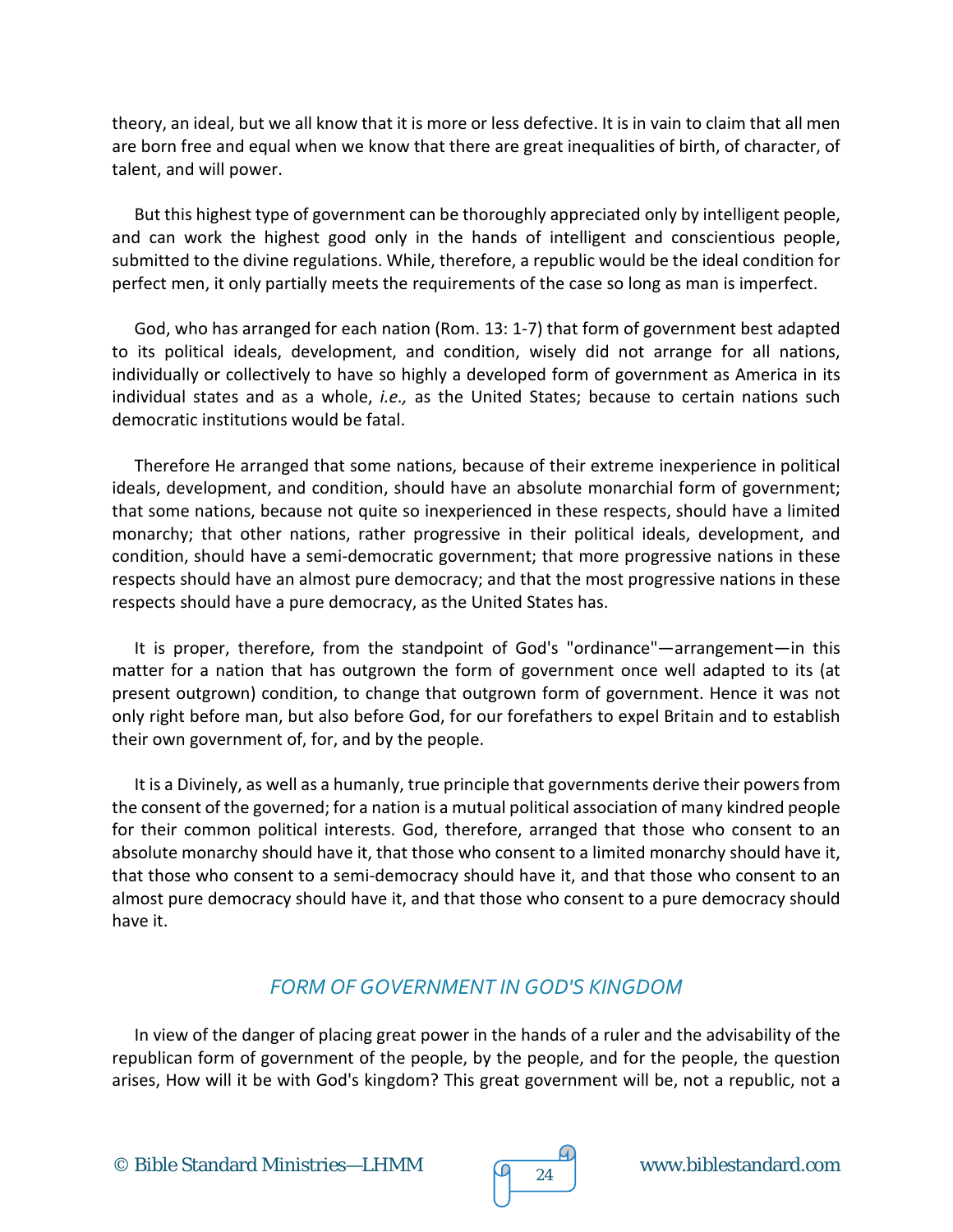socialistic arrangement in any sense, but a monarchy. Nay, it will not even be a limited monarchy, but an imperial and autocratic one.

Instead of giving humanity more power and leaving everything to be settled by the popular will and vote, Messiah's kingdom will do the reverse. It will lay down the law, punish every infraction of the law, and point men to the fact that they are not qualified to govern themselves and that, therefore, God has decreed the establishment of Messiah's kingdom to rule over humanity, while they are in the imperfect condition, and to bring them up by restitution to full perfection, when they will be able, as originally designed, to all be kings; or, failing to come up to this standard, they will be destroyed as incorrigible, lovers of iniquity.

Its regulations will be far more exacting than those of any previous government, and the liberties of the people will be restricted to a degree that will be galling indeed to many now clamoring for an increase of liberty. Liberty to deceive, to misrepresent, to overreach and to defraud others, will be entirely denied. Liberty to abuse themselves or others in food or in drink, or in any way to corrupt good manners, will be totally denied to all. Liberty or license to do wrong of any sort will not be granted to any. The only liberty that will be granted to any will be the true and glorious liberty of the sons of God—liberty to do good to themselves and others in any and in every way; but nothing will be allowed to injure or destroy in all that Holy Kingdom. (Isa. 11: 9; Rom. 8: 21). That rule will consequently be felt by many to be a severe one, breaking up all former habits and customs, as well as breaking up present institutions founded upon these false habits and false ideas of liberty. Because of its firmness and vigor, it is symbolically called an iron rule— "He shall rule them with a rod of iron."

Jehovah our God will be the Autocrat and His will shall be enforced in the earth; and all who will not gladly and heartily obey His righteous laws when granted ample knowledge and ability, shall be cut off—shall die the second death, have life forever extinguished.

#### *MESSIAH'S KINGDOM NOT A TYRANNY*

In alarm some may ask, Would not that be a most dangerous condition of things? Could any royal family, however noble and generous, be entrusted with such autocratic power without fear of its being misused for the enslavement of the people, for the aggrandizement of the rulers? Have we not learned this in the history of the past six thousand years? Do we not see the necessity for curtailing and controlling the power of the kings and governors? Are we not more and more brought to realize the necessity that the people shall rule?

If this kingdom were of the same character as present governments, operated upon the same selfish principles, it would be all the worse for the increase of power. But it will be based upon other principles. Not injustice and selfishness, but principles of justice and love will be the foundation of that throne. And backed, as it will be, by Divine wisdom and power, good results, everlasting blessings, will result to the upright in heart. All its power and all the wisdom of its



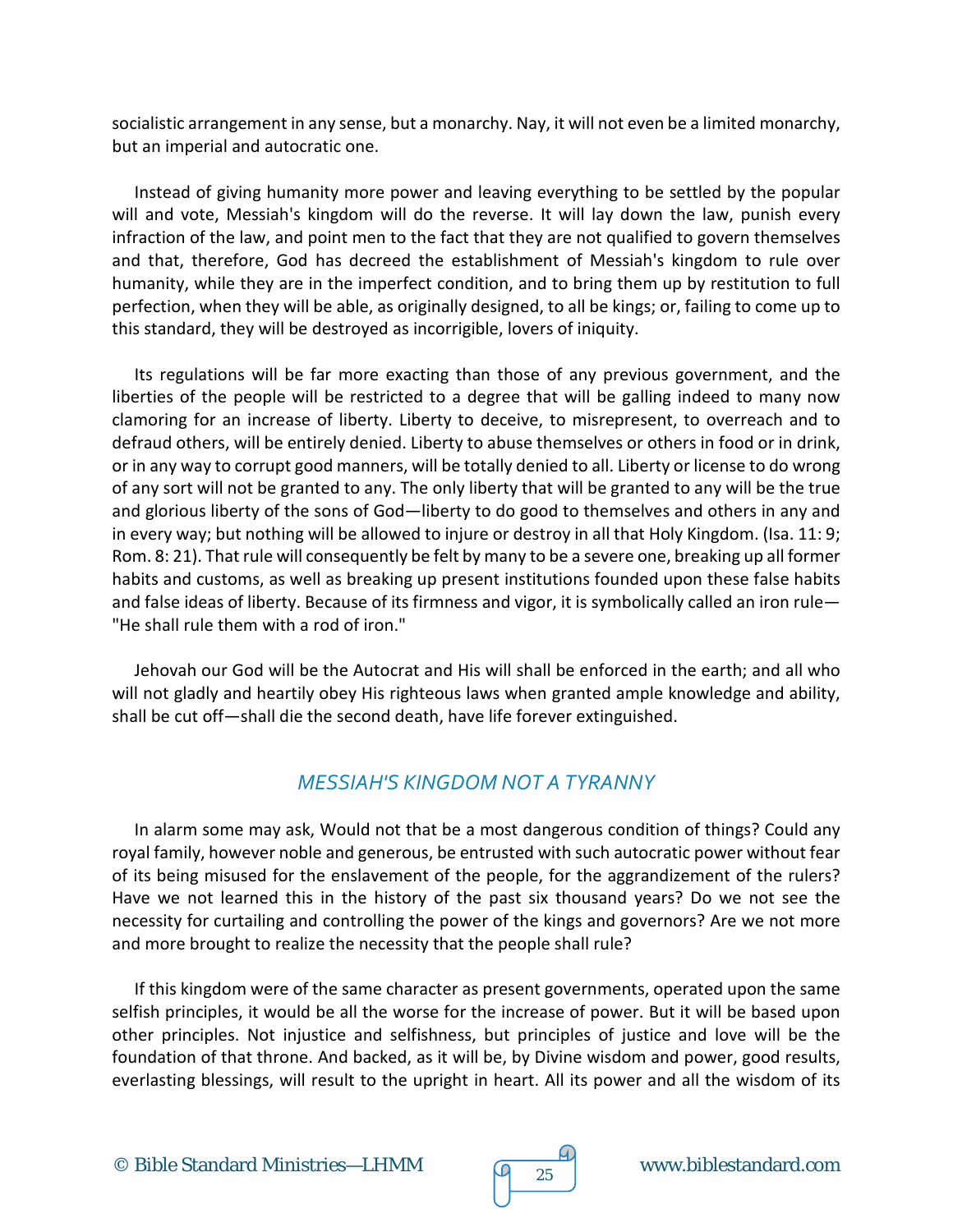rulers will be exercised lovingly and justly, for the good of the fallen human family, for the elevation to perfection of all the willingly obedient.

## *THE CHARACTER OF THE KING*

Nevertheless, no one who understands the matter need have any fear, as He who is to take the throne to be the Emperor of the World is Jesus Christ, the one who so loved the world as to give Himself a ransom for all. Instead of His empire being one of selfishness, which would ruin its subjects for its own aggrandizement, He has shown His Spirit to be the very reverse of this, in that He left the glory of the higher courts and humbled Himself to a lower nature and became man's substitute, a ransom for man's penalty, and "tasted death for every man." It is this One who is now highly exalted and appointed Heir of all things.

### *CHARACTER OF THE ARISTOCRACY*

There will be an aristocratic class then, too; a class whom the great Autocrat will exalt to power and great glory and distinction, and to whom He will commit the ordering of this world's terribly disordered affairs. This class is the Church of God, of whom Christ Jesus is Lord and Chief. All power will be claimed and exercised (Matt. 28: 18; Rev. 2: 26; 11: 7, 18); and infallible laws will be rigorously enforced. Then every knee must bow and every tongue must confess.

Let us remember also that the Church selected from the world during the Gospel Age is composed only of such as have their Master's Spirit and delight to lay down their lives for the brethren and for the Truth in cooperation with their Lord and Head and Bridegroom. Let us remember that according to the Divine predestination none shall be of that elect class save those who are copies of God's dear Son, and that the tests of discipleship are such as to prove them their love and loyalty to God, to the brethren, to their neighbors, yea, also to their enemies.

As assistants of Jesus and the Little Flock, the Lamb's Wife, in the spiritual or invisible phase of the Kingdom, will be the Great Multitude, described in Rev. 7: 9-17 and 19: 1-9. This class consists of those who were called to be members of Christ's Bride, but who more or less came short of the prize of the High Calling. They are nevertheless rewarded for their measurable faithfulness by being invited to the Marriage Supper of the Lamb (Rev. 19: 9). They are not given a place *in* the throne, but *before* it (Rev. 7: 15), as antitypical Levites and Noblemen. The Great Multitude as antitypical Levites are to "serve God day and night in his temple."

While the Kingdom class proper—Jesus and the Church—will during their reign be invisible to mankind, they will be visibly represented throughout the earth by certain human beings—the Ancient Worthies and the Youthful Worthies—even as Satan and his angels have during their reign been visibly represented by certain human beings, such as oppressive rulers, false religious teachers and predatory aristocrats. But the Ancient and Youthful Worthies, before being made the visible representatives of the reigning Kingdom of Heaven in this earth (Gen. 13: 14, 15; Acts

© Bible Standard Ministries—LHMM  $\sqrt{9}$  26 www.biblestandard.com